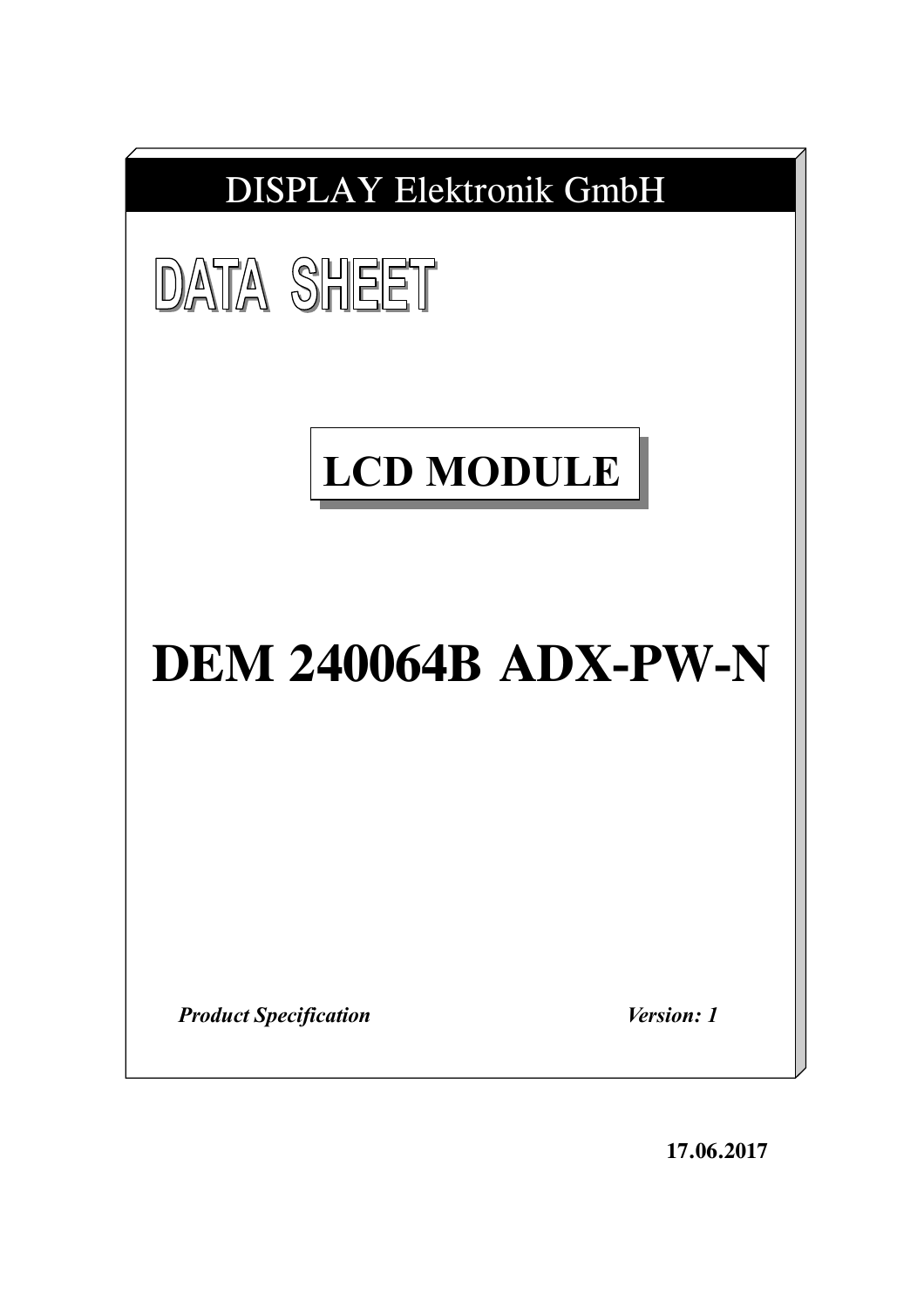## GENERAL SPECIFICATION

# MODULE NO. :

# DEM 240064B ADX-PW-N

CUSTOMER P/N:

| <b>VERSION NO.</b> | <b>CHANGE DESCRIPTION</b>                                                        | <b>DATE</b> |
|--------------------|----------------------------------------------------------------------------------|-------------|
| 0                  | Original Version                                                                 | 15.06.2017  |
|                    | Change the LCD to Transmissive<br>negative and change the OP./ST.<br>Temperature | 17.06.2017  |
|                    |                                                                                  |             |
|                    |                                                                                  |             |
|                    |                                                                                  |             |
|                    |                                                                                  |             |
|                    |                                                                                  |             |
|                    |                                                                                  |             |
|                    |                                                                                  |             |
|                    |                                                                                  |             |
|                    |                                                                                  |             |

PREPARED BY: GJJ DATE: 17.06.2017

APPROVED BY: MH DATE: 17.06.2017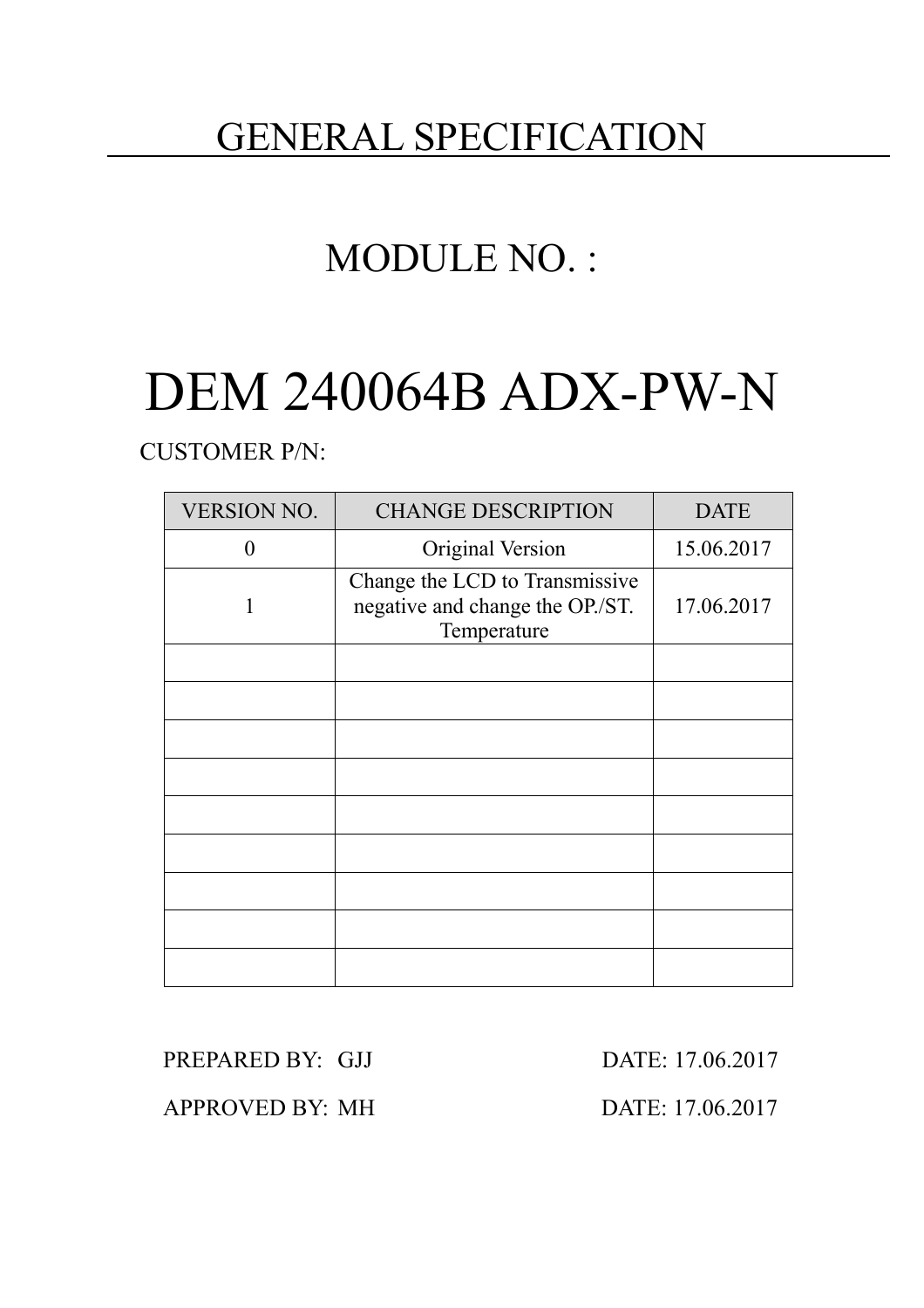### **CONTENTS**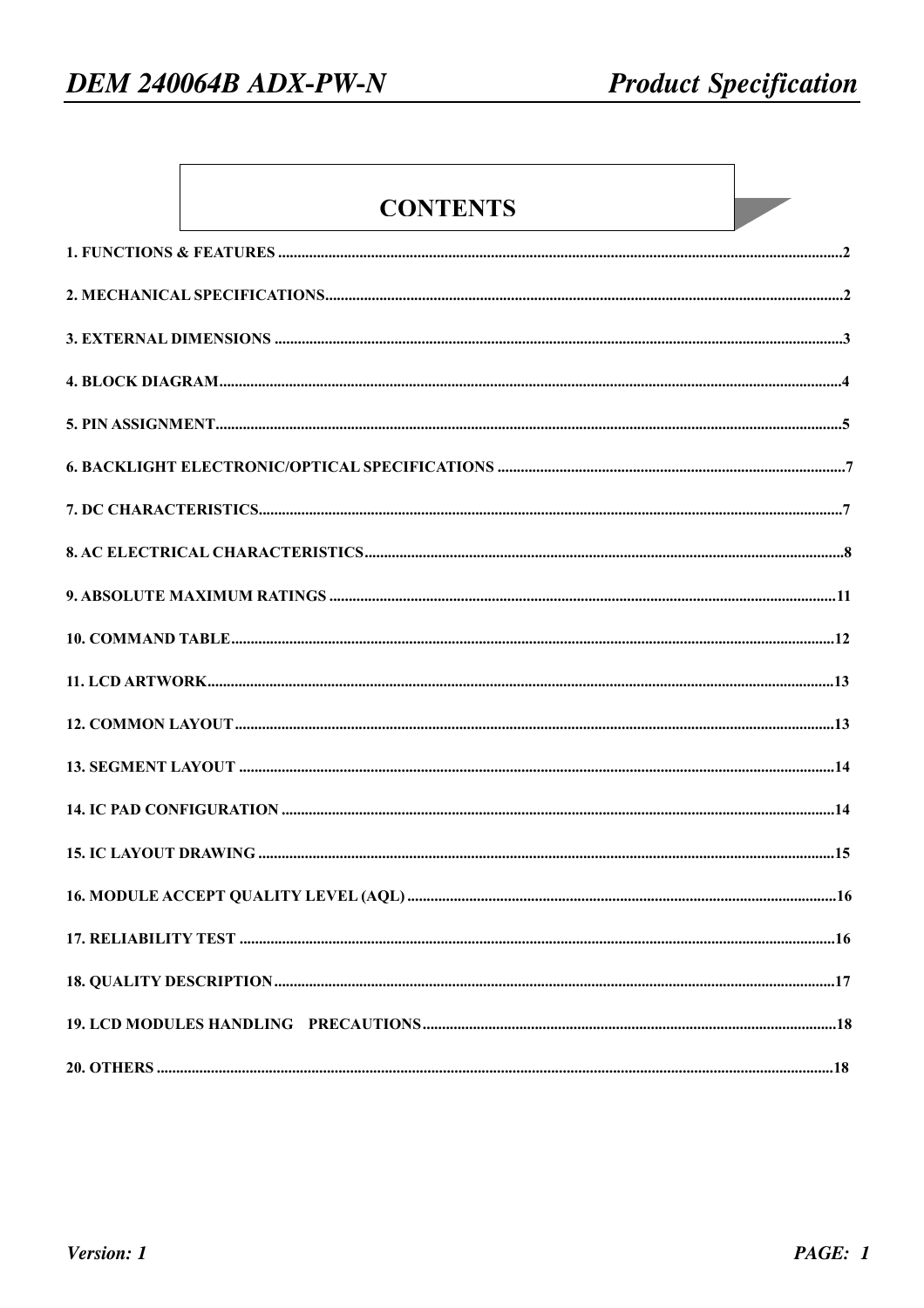#### **1. FUNCTIONS & FEATURES**

| <b>MODULE NAME</b>           | <b>LCD TYPE</b>                        | <b>Remark</b> |
|------------------------------|----------------------------------------|---------------|
| DEM 240064B ADX-PW-N         | <b>ASTN Transmissive Negative Mode</b> |               |
|                              |                                        |               |
| Viewing Direction            | $:6$ O'clock                           |               |
| Driving Scheme               | : $1/65$ Duty Cycle, $1/9$ Bias        |               |
| Power Supply Voltage         | : $3.3$ Volt (typ.)                    |               |
| <b>LCD</b> Operation Voltage | : 11.0 Volt $(typ.)$                   |               |
| Display Format               | $\cdot$ 240 x 64 Dots                  |               |
| <b>Operating Temperature</b> | : -30 $^{\circ}$ C to +80 $^{\circ}$ C |               |
| <b>Storage Temperature</b>   | : -40 $^{\circ}$ C to +90 $^{\circ}$ C |               |
| RoHS Conformed               |                                        |               |

#### **2. MECHANICAL SPECIFICATIONS**

| Module Size | : $144.90 \times 56.40 \times 6.50 \text{ mm}$ |
|-------------|------------------------------------------------|
|-------------|------------------------------------------------|

- View Area Size : 132.60 x 39.00 mm
- 
- l Dot Gap : 0.03 mm
- 
- 
- Dot Size  $: 0.50 \times 0.50$  mm
	-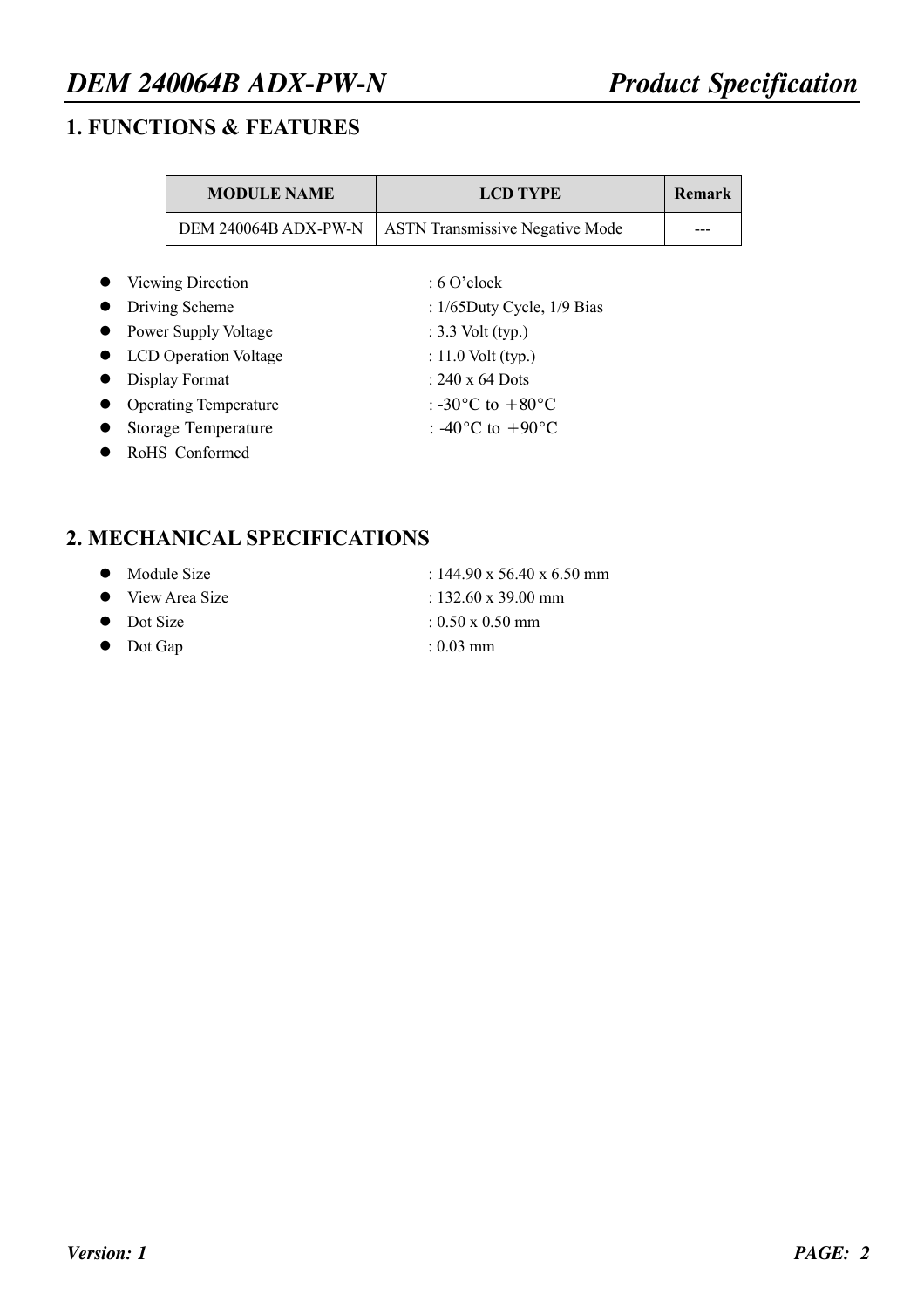#### **3. EXTERNAL DIMENSIONS**



Remarks: 1.Unmarked tolerance is  $\pm 0.3$ , 2. The material comply with RoHS,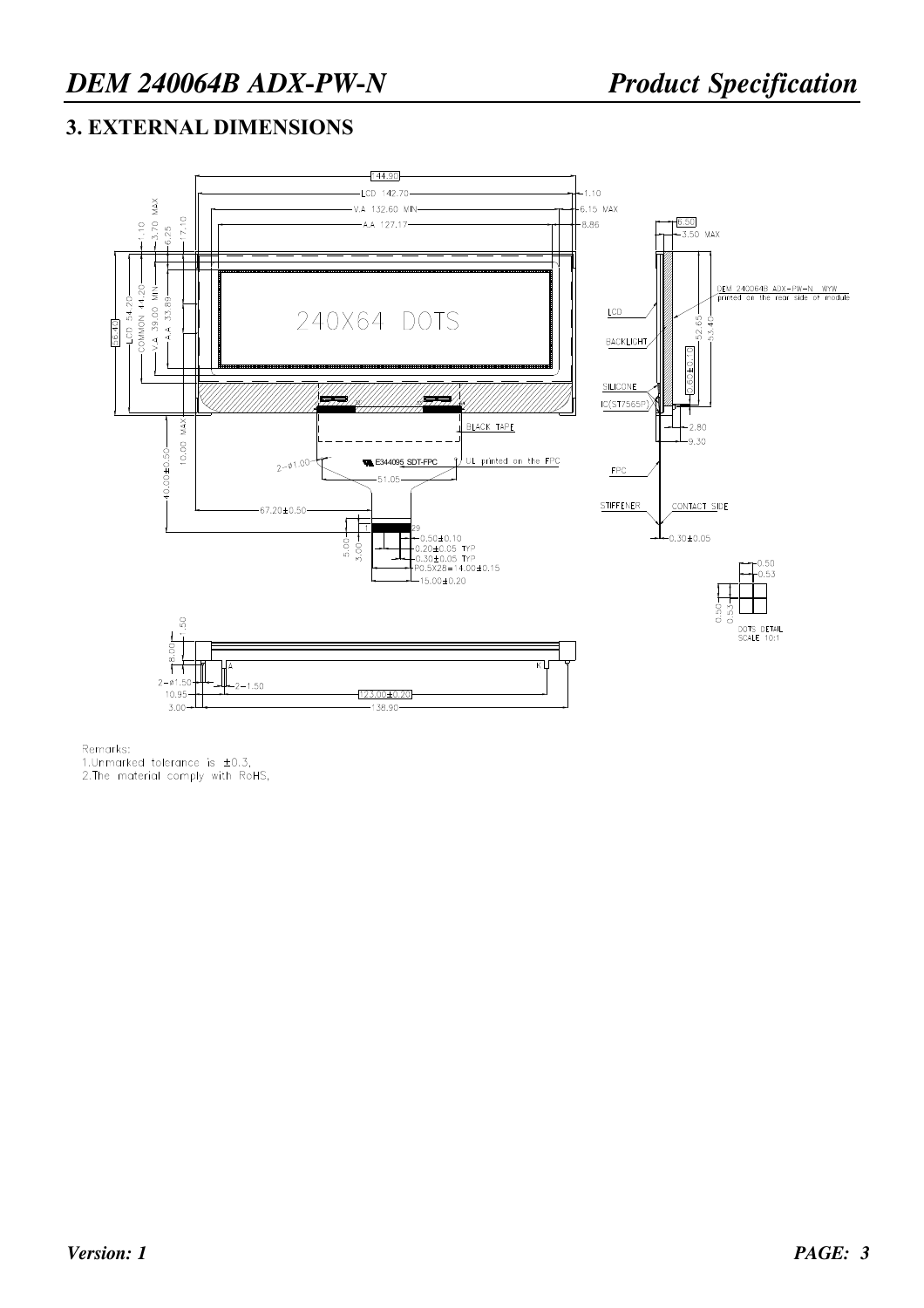#### **4. BLOCK DIAGRAM**

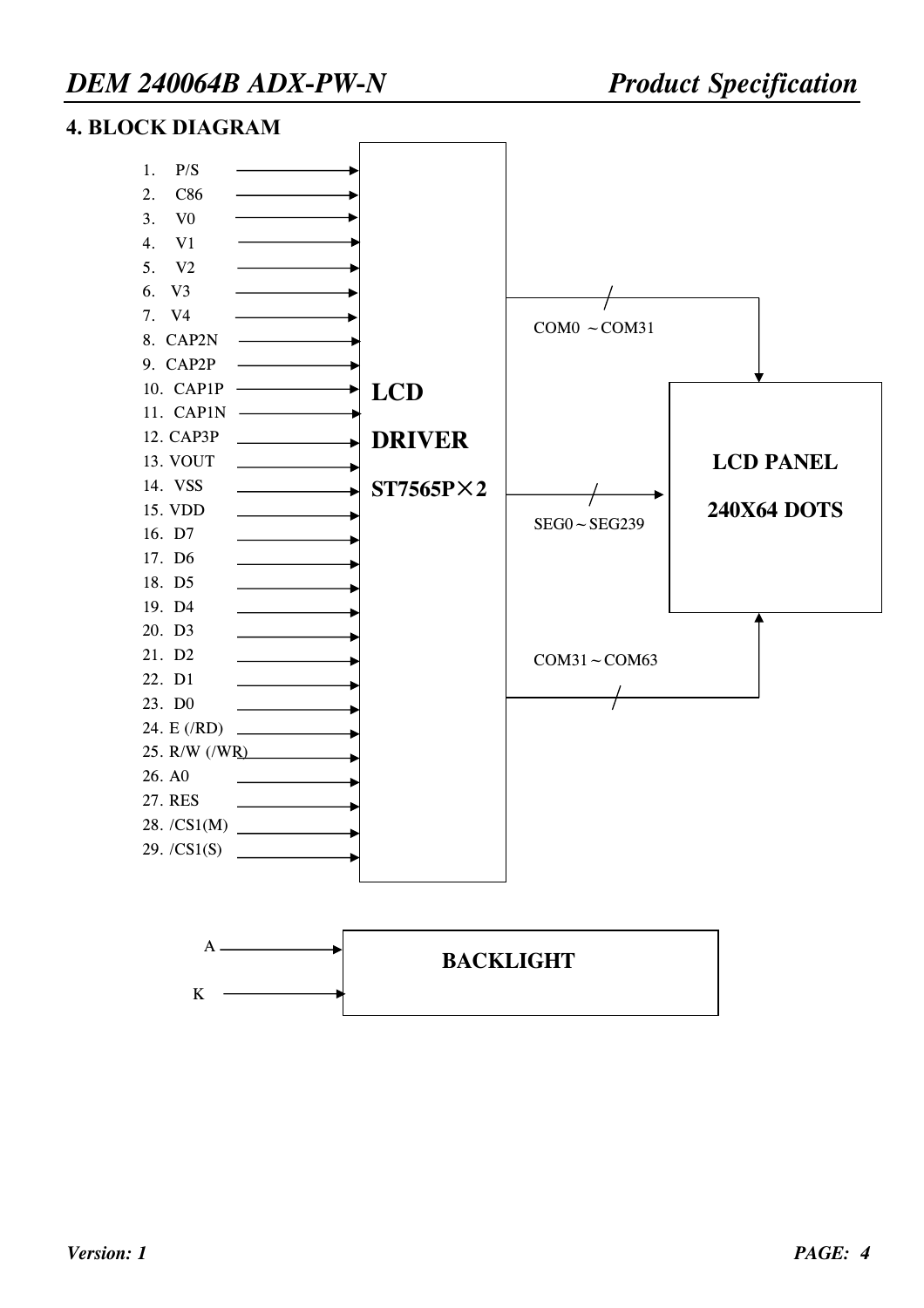#### **5. PIN ASSIGNMENT**

| This is the parallel data input/serial data input switch terminal.<br>$P/S = "H"$ : Parallel data input.<br>$P/S = "L"$ : Serial data input.<br>The following applies depending on the P/S status:<br>P/S<br>DATA/Command<br>Read/Write<br>4-line SPI Clock<br>Data<br>P/S<br>H<br>D/C(A0)<br>$D0$ to $D7$<br>/RD, /WR<br>1<br>$\times$<br>L<br>D/C(A0)<br>SI(D7)<br>Write only<br>SCL(D6)<br>When $P/S = "L", D0$ to D5 fixed "H".<br>$/RD$ (E) and $/WR$ (R/W) are fixed to either "H" or "L".<br>With serial data input, It is impossible read data from RAM.<br>This is the MPU interface switch terminal.<br>$C86 = "H"$ : 6800 Series MPU interface.<br>$\overline{2}$<br>C86<br>$C86 = "L": 8080 MPU$ interface.<br>This is a multi-level power supply for the liquid crystal drive. The voltage Supply<br>3<br>V <sub>0</sub><br>applied is determined by the liquid crystal cell, and is changed through the use<br>of a resistive voltage divided or through changing the impedance using an op.<br>V <sub>1</sub><br>$\overline{4}$<br>amp. Voltage levels are determined based on Vss, and must maintain the<br>relative magnitudes shown below.<br>5<br>V <sub>2</sub><br>$V0 \geq V1 \geq V2 \geq V3 \geq V4 \geq V$ ss<br>When the power supply turns ON, the internal power supply circuits produce the<br>6<br>V <sub>3</sub><br>V1 to V4 voltages shown below. The voltage settings are selected using the<br>LCD bias set command.<br>1/65 DUTY<br>1/33 DUTY<br>1/49 DUTY<br>1/55 DUTY<br>1/53 DUTY<br>7/8*V0,5/6*V0 5/6*V0,4/5*V0<br>8/9*V0,6/7*V0<br>7/8*V0,5/6*V0<br>7/8*V0,5/6*V0<br>V1<br>7<br>V <sub>4</sub><br>V2 7/9*V0,5/7*V0 6/8*V0,4/6*V0 4/6*V0,3/5*V0<br>6/8*V0,4/6*V0<br>6/8*V0,4/6*V0<br>V3 2/9*V0,2/7*V0 2/8*V0,2/6*V0 2/6*V0,2/5*V0 2/8*V0,2/6*V0<br>2/8*V0,2/6*V0<br>V4   1/9*V0,1/7*V0   1/8*V0,1/6*V0   1/6*V0,1/5*V0   1/8*V0,1/6*V0  <br>1/8*V0,1/6*V0<br>8<br>CAP2N<br>DC/DC voltage converter. Connects a capacitor between this terminal and CAP2P terminal.<br>9<br>CAP2P<br>DC/DC voltage converter. Connects a capacitor between this terminal and CAP2N terminal.<br>10<br>CAP1P<br>DC/DC voltage converter. Connect a capacitor between this terminal and CAP1N terminal.<br>11<br>CAP1N<br>DC/DC voltage converter. Connects a capacitor between this terminal and CAP1P terminal.<br>12<br>CAP3P<br>DC/DC voltage converter. Connects a capacitor between this terminal and CAP1N terminal.<br><b>VOUT</b><br>DC/DC voltage converter. Connects a capacitor between this terminal and VSS or VDD.<br>13<br>0V pin connected to the system ground (GND)<br>14<br><b>VSS</b><br><b>VDD</b><br>Power supply for logic $(+3.3V)$<br>15<br>16<br>D7<br>17<br>D <sub>6</sub><br>This is an 8-bit bi-directional data bus that connects to an 8-bit or 16-bit | Pin No. | <b>Name</b>    |  |  | <b>Description</b> |  |  |  |  |  |  |
|-----------------------------------------------------------------------------------------------------------------------------------------------------------------------------------------------------------------------------------------------------------------------------------------------------------------------------------------------------------------------------------------------------------------------------------------------------------------------------------------------------------------------------------------------------------------------------------------------------------------------------------------------------------------------------------------------------------------------------------------------------------------------------------------------------------------------------------------------------------------------------------------------------------------------------------------------------------------------------------------------------------------------------------------------------------------------------------------------------------------------------------------------------------------------------------------------------------------------------------------------------------------------------------------------------------------------------------------------------------------------------------------------------------------------------------------------------------------------------------------------------------------------------------------------------------------------------------------------------------------------------------------------------------------------------------------------------------------------------------------------------------------------------------------------------------------------------------------------------------------------------------------------------------------------------------------------------------------------------------------------------------------------------------------------------------------------------------------------------------------------------------------------------------------------------------------------------------------------------------------------------------------------------------------------------------------------------------------------------------------------------------------------------------------------------------------------------------------------------------------------------------------------------------------------------------------------------------------------------------------------------------------------------------------------------------------------------------------------------------------------------------------------------------------------------------|---------|----------------|--|--|--------------------|--|--|--|--|--|--|
|                                                                                                                                                                                                                                                                                                                                                                                                                                                                                                                                                                                                                                                                                                                                                                                                                                                                                                                                                                                                                                                                                                                                                                                                                                                                                                                                                                                                                                                                                                                                                                                                                                                                                                                                                                                                                                                                                                                                                                                                                                                                                                                                                                                                                                                                                                                                                                                                                                                                                                                                                                                                                                                                                                                                                                                                           |         |                |  |  |                    |  |  |  |  |  |  |
|                                                                                                                                                                                                                                                                                                                                                                                                                                                                                                                                                                                                                                                                                                                                                                                                                                                                                                                                                                                                                                                                                                                                                                                                                                                                                                                                                                                                                                                                                                                                                                                                                                                                                                                                                                                                                                                                                                                                                                                                                                                                                                                                                                                                                                                                                                                                                                                                                                                                                                                                                                                                                                                                                                                                                                                                           |         |                |  |  |                    |  |  |  |  |  |  |
|                                                                                                                                                                                                                                                                                                                                                                                                                                                                                                                                                                                                                                                                                                                                                                                                                                                                                                                                                                                                                                                                                                                                                                                                                                                                                                                                                                                                                                                                                                                                                                                                                                                                                                                                                                                                                                                                                                                                                                                                                                                                                                                                                                                                                                                                                                                                                                                                                                                                                                                                                                                                                                                                                                                                                                                                           |         |                |  |  |                    |  |  |  |  |  |  |
|                                                                                                                                                                                                                                                                                                                                                                                                                                                                                                                                                                                                                                                                                                                                                                                                                                                                                                                                                                                                                                                                                                                                                                                                                                                                                                                                                                                                                                                                                                                                                                                                                                                                                                                                                                                                                                                                                                                                                                                                                                                                                                                                                                                                                                                                                                                                                                                                                                                                                                                                                                                                                                                                                                                                                                                                           |         |                |  |  |                    |  |  |  |  |  |  |
|                                                                                                                                                                                                                                                                                                                                                                                                                                                                                                                                                                                                                                                                                                                                                                                                                                                                                                                                                                                                                                                                                                                                                                                                                                                                                                                                                                                                                                                                                                                                                                                                                                                                                                                                                                                                                                                                                                                                                                                                                                                                                                                                                                                                                                                                                                                                                                                                                                                                                                                                                                                                                                                                                                                                                                                                           |         |                |  |  |                    |  |  |  |  |  |  |
|                                                                                                                                                                                                                                                                                                                                                                                                                                                                                                                                                                                                                                                                                                                                                                                                                                                                                                                                                                                                                                                                                                                                                                                                                                                                                                                                                                                                                                                                                                                                                                                                                                                                                                                                                                                                                                                                                                                                                                                                                                                                                                                                                                                                                                                                                                                                                                                                                                                                                                                                                                                                                                                                                                                                                                                                           |         |                |  |  |                    |  |  |  |  |  |  |
|                                                                                                                                                                                                                                                                                                                                                                                                                                                                                                                                                                                                                                                                                                                                                                                                                                                                                                                                                                                                                                                                                                                                                                                                                                                                                                                                                                                                                                                                                                                                                                                                                                                                                                                                                                                                                                                                                                                                                                                                                                                                                                                                                                                                                                                                                                                                                                                                                                                                                                                                                                                                                                                                                                                                                                                                           |         |                |  |  |                    |  |  |  |  |  |  |
|                                                                                                                                                                                                                                                                                                                                                                                                                                                                                                                                                                                                                                                                                                                                                                                                                                                                                                                                                                                                                                                                                                                                                                                                                                                                                                                                                                                                                                                                                                                                                                                                                                                                                                                                                                                                                                                                                                                                                                                                                                                                                                                                                                                                                                                                                                                                                                                                                                                                                                                                                                                                                                                                                                                                                                                                           |         |                |  |  |                    |  |  |  |  |  |  |
|                                                                                                                                                                                                                                                                                                                                                                                                                                                                                                                                                                                                                                                                                                                                                                                                                                                                                                                                                                                                                                                                                                                                                                                                                                                                                                                                                                                                                                                                                                                                                                                                                                                                                                                                                                                                                                                                                                                                                                                                                                                                                                                                                                                                                                                                                                                                                                                                                                                                                                                                                                                                                                                                                                                                                                                                           |         |                |  |  |                    |  |  |  |  |  |  |
|                                                                                                                                                                                                                                                                                                                                                                                                                                                                                                                                                                                                                                                                                                                                                                                                                                                                                                                                                                                                                                                                                                                                                                                                                                                                                                                                                                                                                                                                                                                                                                                                                                                                                                                                                                                                                                                                                                                                                                                                                                                                                                                                                                                                                                                                                                                                                                                                                                                                                                                                                                                                                                                                                                                                                                                                           |         |                |  |  |                    |  |  |  |  |  |  |
|                                                                                                                                                                                                                                                                                                                                                                                                                                                                                                                                                                                                                                                                                                                                                                                                                                                                                                                                                                                                                                                                                                                                                                                                                                                                                                                                                                                                                                                                                                                                                                                                                                                                                                                                                                                                                                                                                                                                                                                                                                                                                                                                                                                                                                                                                                                                                                                                                                                                                                                                                                                                                                                                                                                                                                                                           |         |                |  |  |                    |  |  |  |  |  |  |
|                                                                                                                                                                                                                                                                                                                                                                                                                                                                                                                                                                                                                                                                                                                                                                                                                                                                                                                                                                                                                                                                                                                                                                                                                                                                                                                                                                                                                                                                                                                                                                                                                                                                                                                                                                                                                                                                                                                                                                                                                                                                                                                                                                                                                                                                                                                                                                                                                                                                                                                                                                                                                                                                                                                                                                                                           |         |                |  |  |                    |  |  |  |  |  |  |
|                                                                                                                                                                                                                                                                                                                                                                                                                                                                                                                                                                                                                                                                                                                                                                                                                                                                                                                                                                                                                                                                                                                                                                                                                                                                                                                                                                                                                                                                                                                                                                                                                                                                                                                                                                                                                                                                                                                                                                                                                                                                                                                                                                                                                                                                                                                                                                                                                                                                                                                                                                                                                                                                                                                                                                                                           |         |                |  |  |                    |  |  |  |  |  |  |
|                                                                                                                                                                                                                                                                                                                                                                                                                                                                                                                                                                                                                                                                                                                                                                                                                                                                                                                                                                                                                                                                                                                                                                                                                                                                                                                                                                                                                                                                                                                                                                                                                                                                                                                                                                                                                                                                                                                                                                                                                                                                                                                                                                                                                                                                                                                                                                                                                                                                                                                                                                                                                                                                                                                                                                                                           |         |                |  |  |                    |  |  |  |  |  |  |
|                                                                                                                                                                                                                                                                                                                                                                                                                                                                                                                                                                                                                                                                                                                                                                                                                                                                                                                                                                                                                                                                                                                                                                                                                                                                                                                                                                                                                                                                                                                                                                                                                                                                                                                                                                                                                                                                                                                                                                                                                                                                                                                                                                                                                                                                                                                                                                                                                                                                                                                                                                                                                                                                                                                                                                                                           |         |                |  |  |                    |  |  |  |  |  |  |
|                                                                                                                                                                                                                                                                                                                                                                                                                                                                                                                                                                                                                                                                                                                                                                                                                                                                                                                                                                                                                                                                                                                                                                                                                                                                                                                                                                                                                                                                                                                                                                                                                                                                                                                                                                                                                                                                                                                                                                                                                                                                                                                                                                                                                                                                                                                                                                                                                                                                                                                                                                                                                                                                                                                                                                                                           |         |                |  |  |                    |  |  |  |  |  |  |
|                                                                                                                                                                                                                                                                                                                                                                                                                                                                                                                                                                                                                                                                                                                                                                                                                                                                                                                                                                                                                                                                                                                                                                                                                                                                                                                                                                                                                                                                                                                                                                                                                                                                                                                                                                                                                                                                                                                                                                                                                                                                                                                                                                                                                                                                                                                                                                                                                                                                                                                                                                                                                                                                                                                                                                                                           |         |                |  |  |                    |  |  |  |  |  |  |
|                                                                                                                                                                                                                                                                                                                                                                                                                                                                                                                                                                                                                                                                                                                                                                                                                                                                                                                                                                                                                                                                                                                                                                                                                                                                                                                                                                                                                                                                                                                                                                                                                                                                                                                                                                                                                                                                                                                                                                                                                                                                                                                                                                                                                                                                                                                                                                                                                                                                                                                                                                                                                                                                                                                                                                                                           |         |                |  |  |                    |  |  |  |  |  |  |
|                                                                                                                                                                                                                                                                                                                                                                                                                                                                                                                                                                                                                                                                                                                                                                                                                                                                                                                                                                                                                                                                                                                                                                                                                                                                                                                                                                                                                                                                                                                                                                                                                                                                                                                                                                                                                                                                                                                                                                                                                                                                                                                                                                                                                                                                                                                                                                                                                                                                                                                                                                                                                                                                                                                                                                                                           |         |                |  |  |                    |  |  |  |  |  |  |
|                                                                                                                                                                                                                                                                                                                                                                                                                                                                                                                                                                                                                                                                                                                                                                                                                                                                                                                                                                                                                                                                                                                                                                                                                                                                                                                                                                                                                                                                                                                                                                                                                                                                                                                                                                                                                                                                                                                                                                                                                                                                                                                                                                                                                                                                                                                                                                                                                                                                                                                                                                                                                                                                                                                                                                                                           |         |                |  |  |                    |  |  |  |  |  |  |
|                                                                                                                                                                                                                                                                                                                                                                                                                                                                                                                                                                                                                                                                                                                                                                                                                                                                                                                                                                                                                                                                                                                                                                                                                                                                                                                                                                                                                                                                                                                                                                                                                                                                                                                                                                                                                                                                                                                                                                                                                                                                                                                                                                                                                                                                                                                                                                                                                                                                                                                                                                                                                                                                                                                                                                                                           |         |                |  |  |                    |  |  |  |  |  |  |
|                                                                                                                                                                                                                                                                                                                                                                                                                                                                                                                                                                                                                                                                                                                                                                                                                                                                                                                                                                                                                                                                                                                                                                                                                                                                                                                                                                                                                                                                                                                                                                                                                                                                                                                                                                                                                                                                                                                                                                                                                                                                                                                                                                                                                                                                                                                                                                                                                                                                                                                                                                                                                                                                                                                                                                                                           |         |                |  |  |                    |  |  |  |  |  |  |
|                                                                                                                                                                                                                                                                                                                                                                                                                                                                                                                                                                                                                                                                                                                                                                                                                                                                                                                                                                                                                                                                                                                                                                                                                                                                                                                                                                                                                                                                                                                                                                                                                                                                                                                                                                                                                                                                                                                                                                                                                                                                                                                                                                                                                                                                                                                                                                                                                                                                                                                                                                                                                                                                                                                                                                                                           |         |                |  |  |                    |  |  |  |  |  |  |
|                                                                                                                                                                                                                                                                                                                                                                                                                                                                                                                                                                                                                                                                                                                                                                                                                                                                                                                                                                                                                                                                                                                                                                                                                                                                                                                                                                                                                                                                                                                                                                                                                                                                                                                                                                                                                                                                                                                                                                                                                                                                                                                                                                                                                                                                                                                                                                                                                                                                                                                                                                                                                                                                                                                                                                                                           |         |                |  |  |                    |  |  |  |  |  |  |
|                                                                                                                                                                                                                                                                                                                                                                                                                                                                                                                                                                                                                                                                                                                                                                                                                                                                                                                                                                                                                                                                                                                                                                                                                                                                                                                                                                                                                                                                                                                                                                                                                                                                                                                                                                                                                                                                                                                                                                                                                                                                                                                                                                                                                                                                                                                                                                                                                                                                                                                                                                                                                                                                                                                                                                                                           |         |                |  |  |                    |  |  |  |  |  |  |
|                                                                                                                                                                                                                                                                                                                                                                                                                                                                                                                                                                                                                                                                                                                                                                                                                                                                                                                                                                                                                                                                                                                                                                                                                                                                                                                                                                                                                                                                                                                                                                                                                                                                                                                                                                                                                                                                                                                                                                                                                                                                                                                                                                                                                                                                                                                                                                                                                                                                                                                                                                                                                                                                                                                                                                                                           |         |                |  |  |                    |  |  |  |  |  |  |
|                                                                                                                                                                                                                                                                                                                                                                                                                                                                                                                                                                                                                                                                                                                                                                                                                                                                                                                                                                                                                                                                                                                                                                                                                                                                                                                                                                                                                                                                                                                                                                                                                                                                                                                                                                                                                                                                                                                                                                                                                                                                                                                                                                                                                                                                                                                                                                                                                                                                                                                                                                                                                                                                                                                                                                                                           |         |                |  |  |                    |  |  |  |  |  |  |
|                                                                                                                                                                                                                                                                                                                                                                                                                                                                                                                                                                                                                                                                                                                                                                                                                                                                                                                                                                                                                                                                                                                                                                                                                                                                                                                                                                                                                                                                                                                                                                                                                                                                                                                                                                                                                                                                                                                                                                                                                                                                                                                                                                                                                                                                                                                                                                                                                                                                                                                                                                                                                                                                                                                                                                                                           |         |                |  |  |                    |  |  |  |  |  |  |
|                                                                                                                                                                                                                                                                                                                                                                                                                                                                                                                                                                                                                                                                                                                                                                                                                                                                                                                                                                                                                                                                                                                                                                                                                                                                                                                                                                                                                                                                                                                                                                                                                                                                                                                                                                                                                                                                                                                                                                                                                                                                                                                                                                                                                                                                                                                                                                                                                                                                                                                                                                                                                                                                                                                                                                                                           |         |                |  |  |                    |  |  |  |  |  |  |
|                                                                                                                                                                                                                                                                                                                                                                                                                                                                                                                                                                                                                                                                                                                                                                                                                                                                                                                                                                                                                                                                                                                                                                                                                                                                                                                                                                                                                                                                                                                                                                                                                                                                                                                                                                                                                                                                                                                                                                                                                                                                                                                                                                                                                                                                                                                                                                                                                                                                                                                                                                                                                                                                                                                                                                                                           |         |                |  |  |                    |  |  |  |  |  |  |
|                                                                                                                                                                                                                                                                                                                                                                                                                                                                                                                                                                                                                                                                                                                                                                                                                                                                                                                                                                                                                                                                                                                                                                                                                                                                                                                                                                                                                                                                                                                                                                                                                                                                                                                                                                                                                                                                                                                                                                                                                                                                                                                                                                                                                                                                                                                                                                                                                                                                                                                                                                                                                                                                                                                                                                                                           |         |                |  |  |                    |  |  |  |  |  |  |
|                                                                                                                                                                                                                                                                                                                                                                                                                                                                                                                                                                                                                                                                                                                                                                                                                                                                                                                                                                                                                                                                                                                                                                                                                                                                                                                                                                                                                                                                                                                                                                                                                                                                                                                                                                                                                                                                                                                                                                                                                                                                                                                                                                                                                                                                                                                                                                                                                                                                                                                                                                                                                                                                                                                                                                                                           |         |                |  |  |                    |  |  |  |  |  |  |
|                                                                                                                                                                                                                                                                                                                                                                                                                                                                                                                                                                                                                                                                                                                                                                                                                                                                                                                                                                                                                                                                                                                                                                                                                                                                                                                                                                                                                                                                                                                                                                                                                                                                                                                                                                                                                                                                                                                                                                                                                                                                                                                                                                                                                                                                                                                                                                                                                                                                                                                                                                                                                                                                                                                                                                                                           |         |                |  |  |                    |  |  |  |  |  |  |
|                                                                                                                                                                                                                                                                                                                                                                                                                                                                                                                                                                                                                                                                                                                                                                                                                                                                                                                                                                                                                                                                                                                                                                                                                                                                                                                                                                                                                                                                                                                                                                                                                                                                                                                                                                                                                                                                                                                                                                                                                                                                                                                                                                                                                                                                                                                                                                                                                                                                                                                                                                                                                                                                                                                                                                                                           |         |                |  |  |                    |  |  |  |  |  |  |
| standard MPU data bus.                                                                                                                                                                                                                                                                                                                                                                                                                                                                                                                                                                                                                                                                                                                                                                                                                                                                                                                                                                                                                                                                                                                                                                                                                                                                                                                                                                                                                                                                                                                                                                                                                                                                                                                                                                                                                                                                                                                                                                                                                                                                                                                                                                                                                                                                                                                                                                                                                                                                                                                                                                                                                                                                                                                                                                                    | 18      | D <sub>5</sub> |  |  |                    |  |  |  |  |  |  |
| 19<br>D <sub>4</sub><br>When the serial interface is selected $(P/S = "L")$ :                                                                                                                                                                                                                                                                                                                                                                                                                                                                                                                                                                                                                                                                                                                                                                                                                                                                                                                                                                                                                                                                                                                                                                                                                                                                                                                                                                                                                                                                                                                                                                                                                                                                                                                                                                                                                                                                                                                                                                                                                                                                                                                                                                                                                                                                                                                                                                                                                                                                                                                                                                                                                                                                                                                             |         |                |  |  |                    |  |  |  |  |  |  |
| D7 : serial data input (SI) ; D6 : the serial clock input (SCL).<br>20<br>D <sub>3</sub>                                                                                                                                                                                                                                                                                                                                                                                                                                                                                                                                                                                                                                                                                                                                                                                                                                                                                                                                                                                                                                                                                                                                                                                                                                                                                                                                                                                                                                                                                                                                                                                                                                                                                                                                                                                                                                                                                                                                                                                                                                                                                                                                                                                                                                                                                                                                                                                                                                                                                                                                                                                                                                                                                                                  |         |                |  |  |                    |  |  |  |  |  |  |
| D0 to D5 are set to high impedance.<br>21<br>D <sub>2</sub>                                                                                                                                                                                                                                                                                                                                                                                                                                                                                                                                                                                                                                                                                                                                                                                                                                                                                                                                                                                                                                                                                                                                                                                                                                                                                                                                                                                                                                                                                                                                                                                                                                                                                                                                                                                                                                                                                                                                                                                                                                                                                                                                                                                                                                                                                                                                                                                                                                                                                                                                                                                                                                                                                                                                               |         |                |  |  |                    |  |  |  |  |  |  |
| When the chip select is not active, D0 to D7 are set to high impedance.<br>22<br>D1                                                                                                                                                                                                                                                                                                                                                                                                                                                                                                                                                                                                                                                                                                                                                                                                                                                                                                                                                                                                                                                                                                                                                                                                                                                                                                                                                                                                                                                                                                                                                                                                                                                                                                                                                                                                                                                                                                                                                                                                                                                                                                                                                                                                                                                                                                                                                                                                                                                                                                                                                                                                                                                                                                                       |         |                |  |  |                    |  |  |  |  |  |  |
| 23<br>D <sub>0</sub>                                                                                                                                                                                                                                                                                                                                                                                                                                                                                                                                                                                                                                                                                                                                                                                                                                                                                                                                                                                                                                                                                                                                                                                                                                                                                                                                                                                                                                                                                                                                                                                                                                                                                                                                                                                                                                                                                                                                                                                                                                                                                                                                                                                                                                                                                                                                                                                                                                                                                                                                                                                                                                                                                                                                                                                      |         |                |  |  |                    |  |  |  |  |  |  |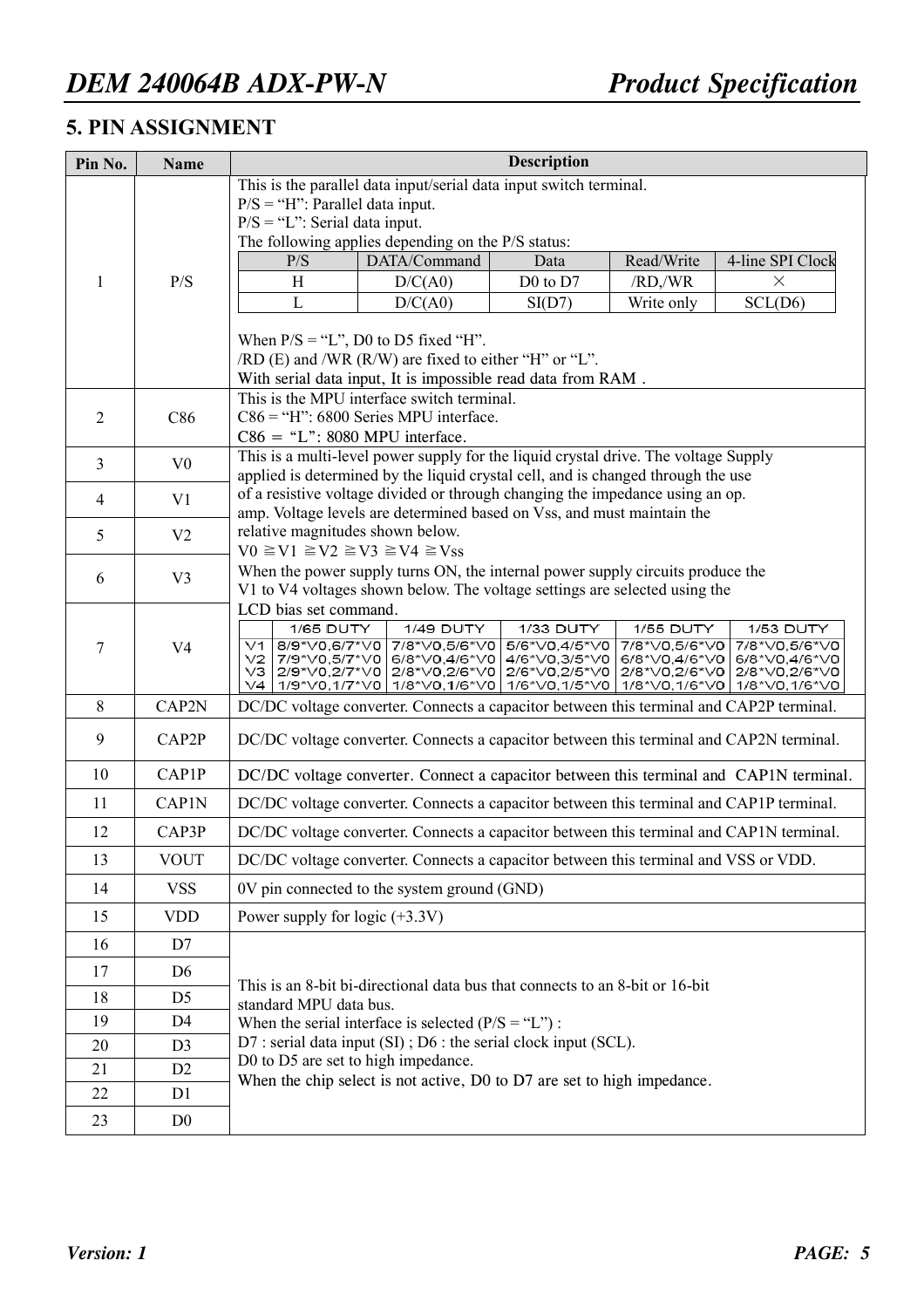| 24 | $E$ (/RD) | • When connected to an 8080 MPU, this is active LOW.<br>(E) This pin is connected to the /RD signal of the 8080 MPU, and the<br>ST7565P series data bus is in an output status when this signal is "L".<br>• When connected to a 6800 Series MPU, this is active HIGH.<br>This is the 6800 Series MPU enable clock input terminal. |
|----|-----------|------------------------------------------------------------------------------------------------------------------------------------------------------------------------------------------------------------------------------------------------------------------------------------------------------------------------------------|

| 25 | R/W/(WR)       | • When connected to an 8080 MPU, this is active LOW.<br>(R/W) This terminal connects to the 8080 MPU /WR signal. The signals on<br>the data bus are latched at the rising edge of the /WR signal.<br>• When connected to a 6800 Series MPU:<br>This is the read/write control signal input terminal.<br>When $R/W = "H"$ : Read.<br>When $R/W = "L"$ : Write. |
|----|----------------|---------------------------------------------------------------------------------------------------------------------------------------------------------------------------------------------------------------------------------------------------------------------------------------------------------------------------------------------------------------|
| 26 | A <sub>0</sub> | This is connect to the least significant bit of the normal MPU address bus,<br>and it determines whether the data bits are data or a command.<br>$A0 = H''$ : Indicates that D0 to D7 are display data.<br>$A0 = "L"$ : Indicates that D0 to D7 are control data.                                                                                             |
| 27 | /RES           | When /RES is set to "L," the settings are initialized.<br>The reset operation is performed by the /RES signal level.                                                                                                                                                                                                                                          |
| 28 | /CS1(M)        | This is the chip select signal. When $/CS1 = "L"$ and $CS2 = "H,"$ then the                                                                                                                                                                                                                                                                                   |
| 29 | /CS1(S)        | chip select becomes active, and data/command I/O is enabled.                                                                                                                                                                                                                                                                                                  |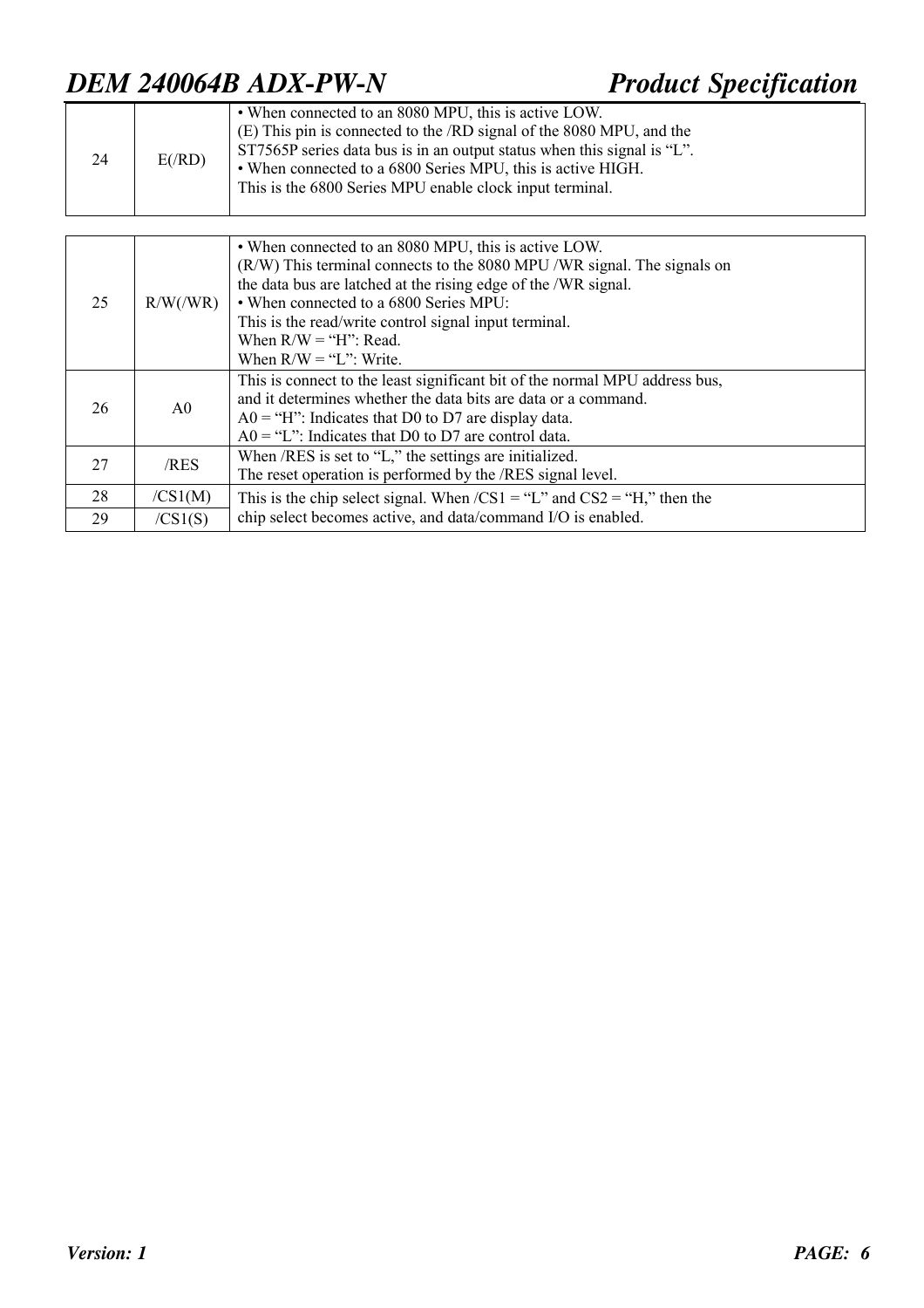#### **6. BACKLIGHT ELECTRONIC/OPTICAL SPECIFICATIONS**

Electronic/Optical Specifications:

|                     | SYMBOL         | MIN. | TYP. | MAX.  | <b>UNIT</b>     | <b>CONDITIONS</b>   |
|---------------------|----------------|------|------|-------|-----------------|---------------------|
| Forward Voltage     | V f            | 3.0  | 3.2  | 3.4   |                 | $If=120$ mA         |
| Forward Current     | Ιf             |      | 120  | 160   | mA              |                     |
| Power Dissipation   | $P_d$          |      |      | 0.544 | W               | $If=120$ mA         |
| Reverse Voltage     | V <sub>R</sub> |      |      | 5     | V               |                     |
| Reverse Current     | Ir             |      |      | 0.8   | mA              | $V_r = 5.0 V$       |
| Luminous Intensity  | Г              | 150  | 200  | TBD   | $\text{cd/m}^2$ | $If = 120$ mA       |
| Luminous Uniformity |                | 70   |      |       | $\frac{0}{0}$   | $If=120$ mA         |
|                     |                | 0.26 |      | 0.33  |                 | If $=20mA$ Ta=25° C |
| Color Chromaticity  |                | 0.26 |      | 0.33  |                 | Each chip           |

|                       | SYMBOL | RATINGS                            |
|-----------------------|--------|------------------------------------|
|                       | Topr   | $-30^{\circ}$ C to $+80^{\circ}$ C |
| Operating Temperature | Tsty   | $-40^{\circ}$ C to $+90^{\circ}$ C |



LED:8PCS **Li f et i me 50000hours( LED Bri ghtness >= 50%TYP Val ue of Speci f i cat i on)**

#### **7. DC CHARACTERISTICS**

| $1.111$ $-1.01$            |               |       |                       |            |                                              |             |  |
|----------------------------|---------------|-------|-----------------------|------------|----------------------------------------------|-------------|--|
| <b>ITEM</b>                | symbol        |       | <b>STANDARD VALUE</b> |            | <b>TEST CONDITION</b>                        | <b>UNIT</b> |  |
|                            |               | MIN   | <b>TYP</b>            | <b>MAX</b> |                                              |             |  |
| Operating Voltage (1)      | $V_{DD}$      | 3.0   | 3.3                   | 3.6        |                                              |             |  |
| Operating Voltage (2)      | $\rm V_{LCD}$ | 10.5  | 11 0                  | 11.5       |                                              |             |  |
| <b>Current Consumption</b> | IDD           | $---$ | <b>TBD</b>            | $---$      | $V_{DD} = 3.3 V \pm 0.3 V$<br>$VLCD = 11.0V$ | mA          |  |

 $(V_{\text{DD}}=3.3V, T_{\text{B}}=25\text{m})$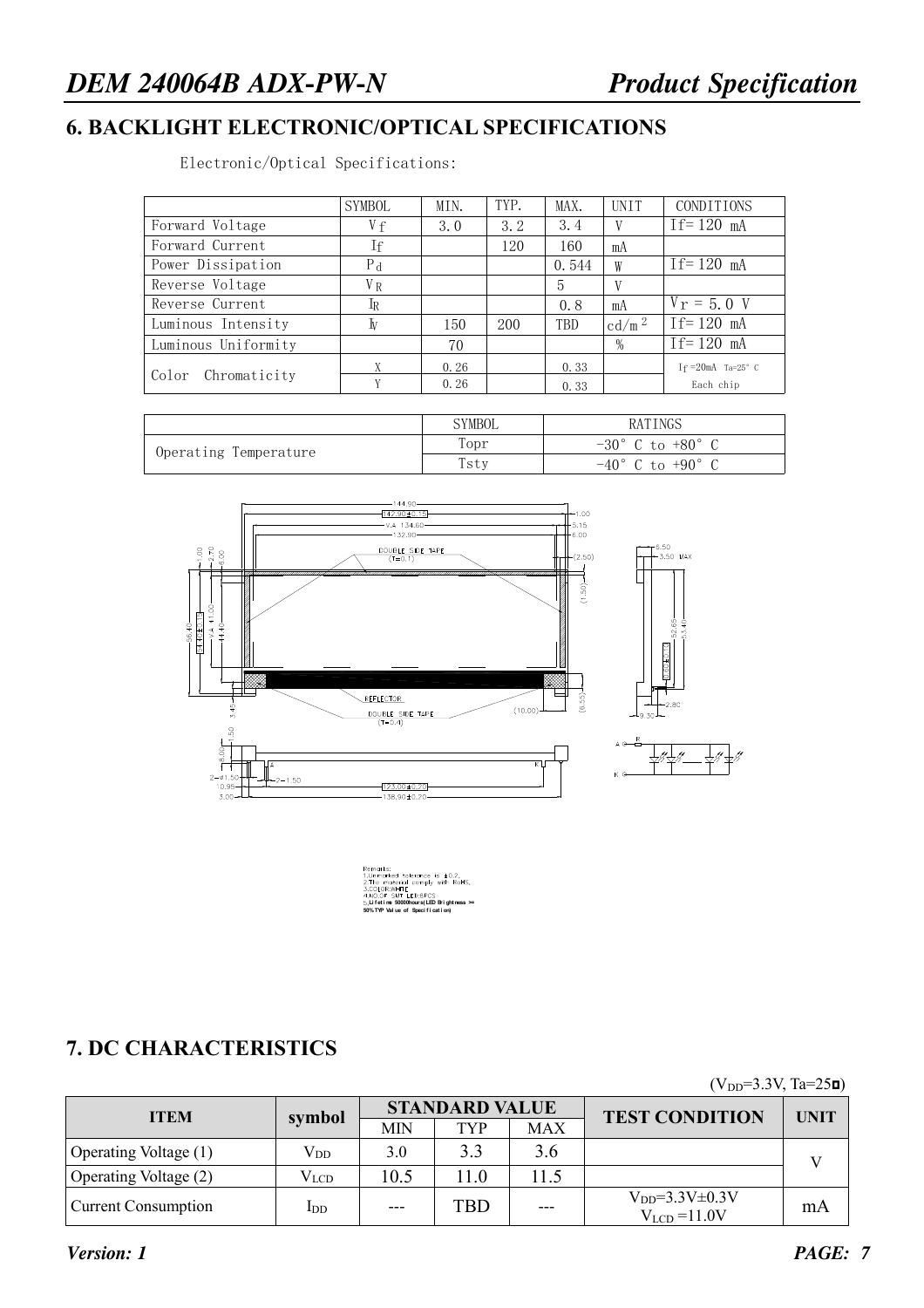#### **8. AC ELECTRICAL CHARACTERISTICS**

8.2 System bus Read/Write characteristics for the 8080 series MPU



| Item                         | Signal                           | Symbol           | Condition     | Rating |      | Units |
|------------------------------|----------------------------------|------------------|---------------|--------|------|-------|
|                              |                                  |                  |               | Min.   | Max. |       |
| Address hold time            |                                  | tAH8             |               | 0      |      |       |
| Address setup time           | A0                               | tAW8             |               | 0      |      |       |
| System cycle time            |                                  | ltcycs.          |               | 240    |      |       |
| Enable L pulse width (WRITE) | <b>WR</b>                        | tcclw            |               | 80     |      |       |
| Enable H pulse width (WRITE) |                                  | tсснw            |               | 80     |      |       |
| Enable L pulse width (READ)  | RD                               | tCCLR            |               | 140    |      | Ns    |
| Enable H pulse width (READ)  |                                  | tcchr            |               | 80     |      |       |
| WRITE Data setup time        |                                  | ltDS8            |               | 40     |      |       |
| WRITE Address hold time      | D <sub>0</sub> to D <sub>7</sub> | t <sub>DH8</sub> |               | 0      |      |       |
| READ access time             |                                  | tACC8            | $CL = 100 pF$ |        | 70   |       |
| READ Output disable time     |                                  | $toH8$           | $CL = 100 pF$ | 5      | 50   |       |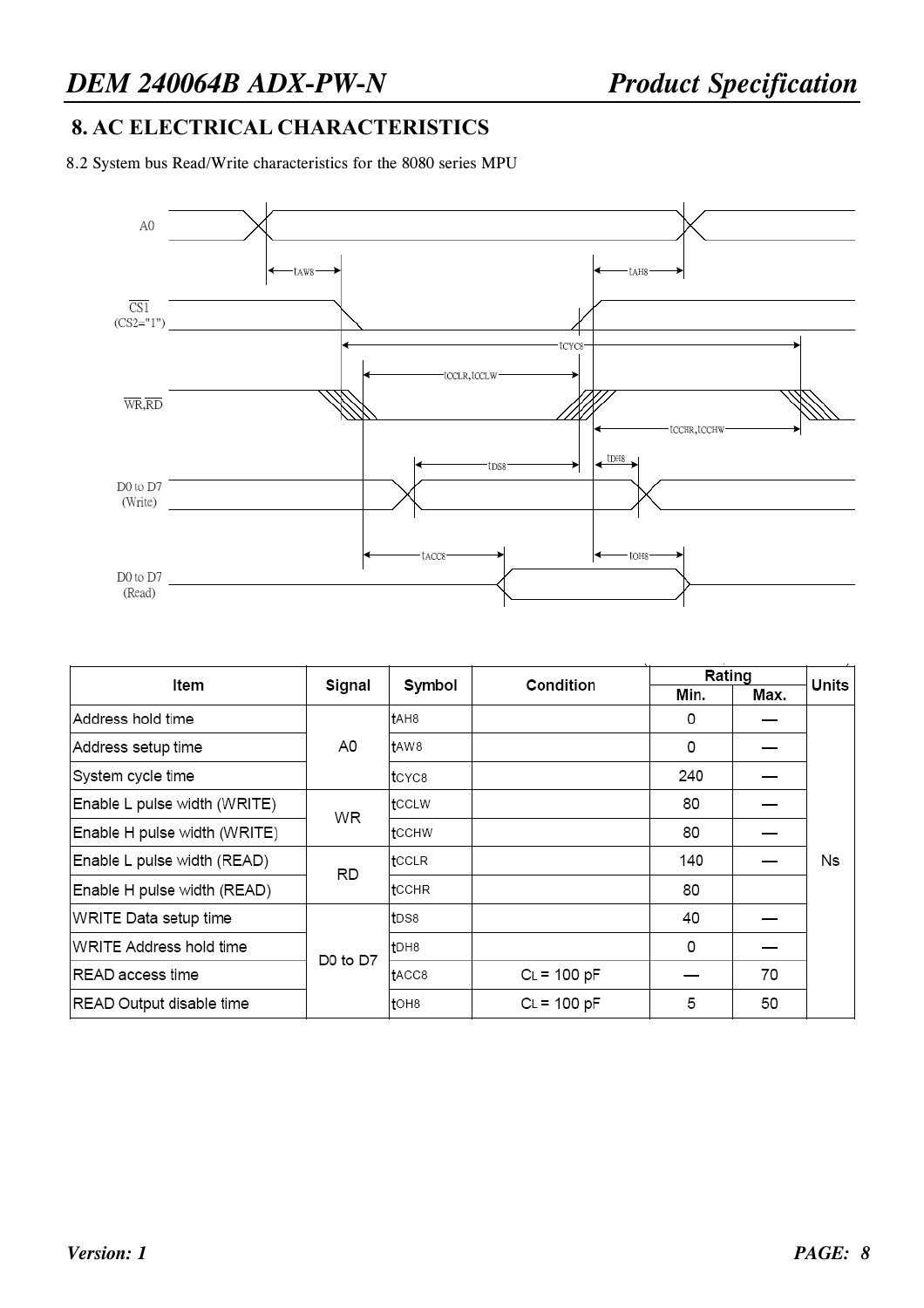#### **8.2. System bus READ/WRITE characteristic for the 6800 series MPU**



| Item                         | Signal    | Symbol       | Condition     | Rating |      | Units |
|------------------------------|-----------|--------------|---------------|--------|------|-------|
|                              |           |              |               | Min.   | Max. |       |
| Address hold time            |           | tAH6         |               | 0      |      |       |
| Address setup time           | A0        | tAW6         |               | 0      |      |       |
| System cycle time            |           | tcyc6        |               | 240    |      |       |
| Enable L pulse width (WRITE) | WR        | <b>tEWLW</b> |               | 80     |      |       |
| Enable H pulse width (WRITE) |           | <b>tEWHW</b> |               | 80     |      |       |
| Enable L pulse width (READ)  | <b>RD</b> | ItEWLR       |               | 80     |      | ns    |
| Enable H pulse width (READ)  |           | <b>tEWHR</b> |               | 140    |      |       |
| WRITE Data setup time        |           | $t$ DS6      |               | 40     |      |       |
| WRITE Address hold time      | D0 to D7  | tDH6         |               | 0      |      |       |
| READ access time             |           | tACC6        | $CL = 100 pF$ |        | 70   |       |
| READ Output disable time     |           | toh6         | $CL = 100 pF$ | 5      | 50   |       |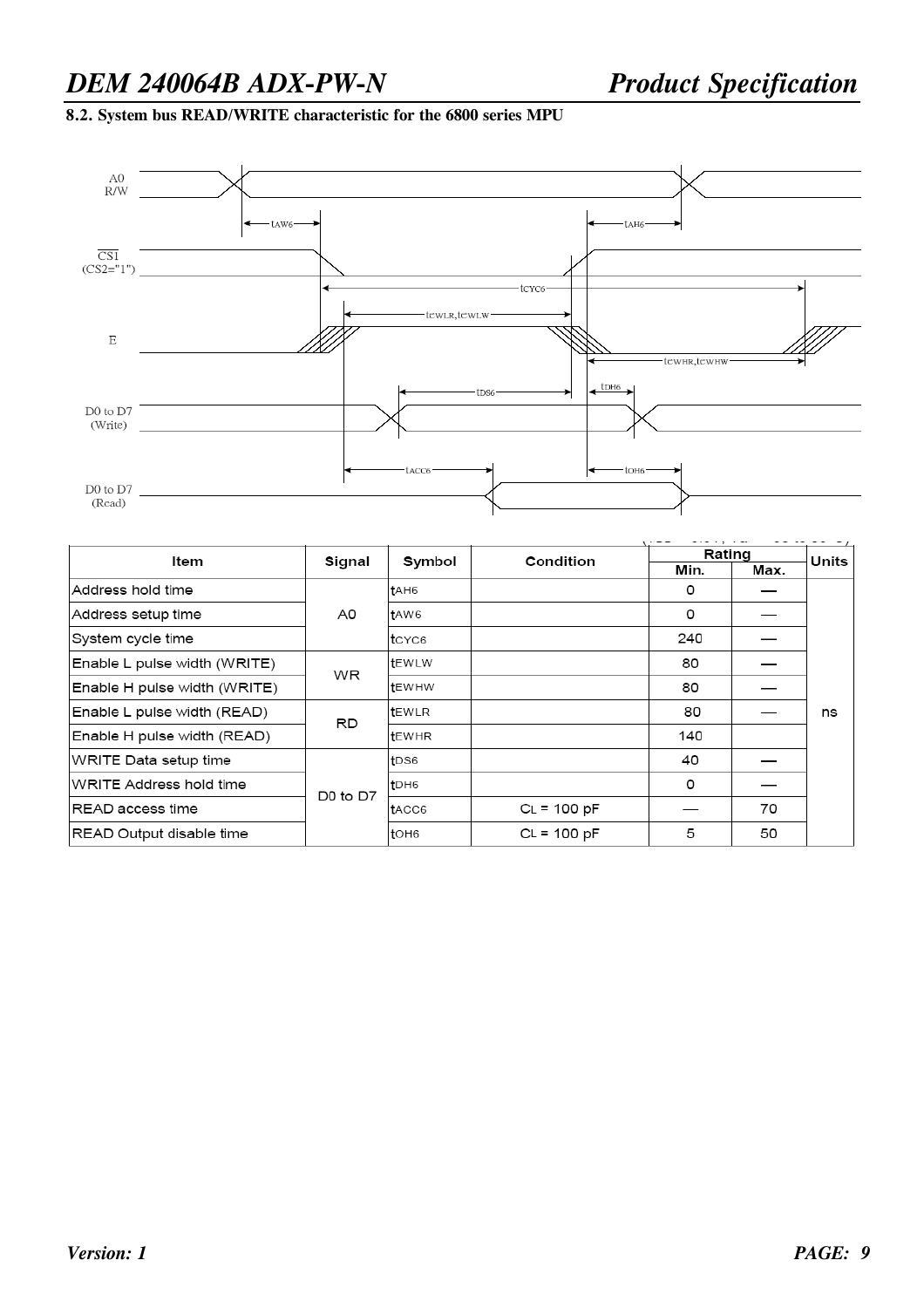#### **8.3. Serial Interface**



| ltem                | Signal | Symbol           | Condition | Rating | Units |    |
|---------------------|--------|------------------|-----------|--------|-------|----|
|                     |        |                  |           | Min.   | Max.  |    |
| Serial Clock Period | SCL    | Tscyc            |           | 50     |       |    |
| SCL "H" pulse width |        | Tshw             |           | 25     |       |    |
| SCL "L" pulse width |        | TSLW             |           | 25     |       |    |
| Address setup time  | A0     | TSAS             |           | 20     |       |    |
| Address hold time   |        | Tsah             |           | 10     |       | ns |
| Data setup time     | SI     | $\mathsf{T}$ sds |           | 20     |       |    |
| Data hold time      |        | <b>TSDH</b>      |           | 10     |       |    |
| CS-SCL time         | СS     | $T$ css          |           | 20     |       |    |
| CS-SCL time         |        | Tcsh             |           | 40     |       |    |

#### **8.4 Reset Timing**



| Item                  | <b>Signal</b> | Symbol | <b>Condition</b> |      | Units        |      |    |
|-----------------------|---------------|--------|------------------|------|--------------|------|----|
|                       |               |        |                  | Min. | $\tau_{VD.}$ | Max. |    |
| Reset time            |               | 'tr    |                  |      |              | 1.0  | us |
| Reset "L" pulse width | /RES          | 'trw   |                  |      |              |      | us |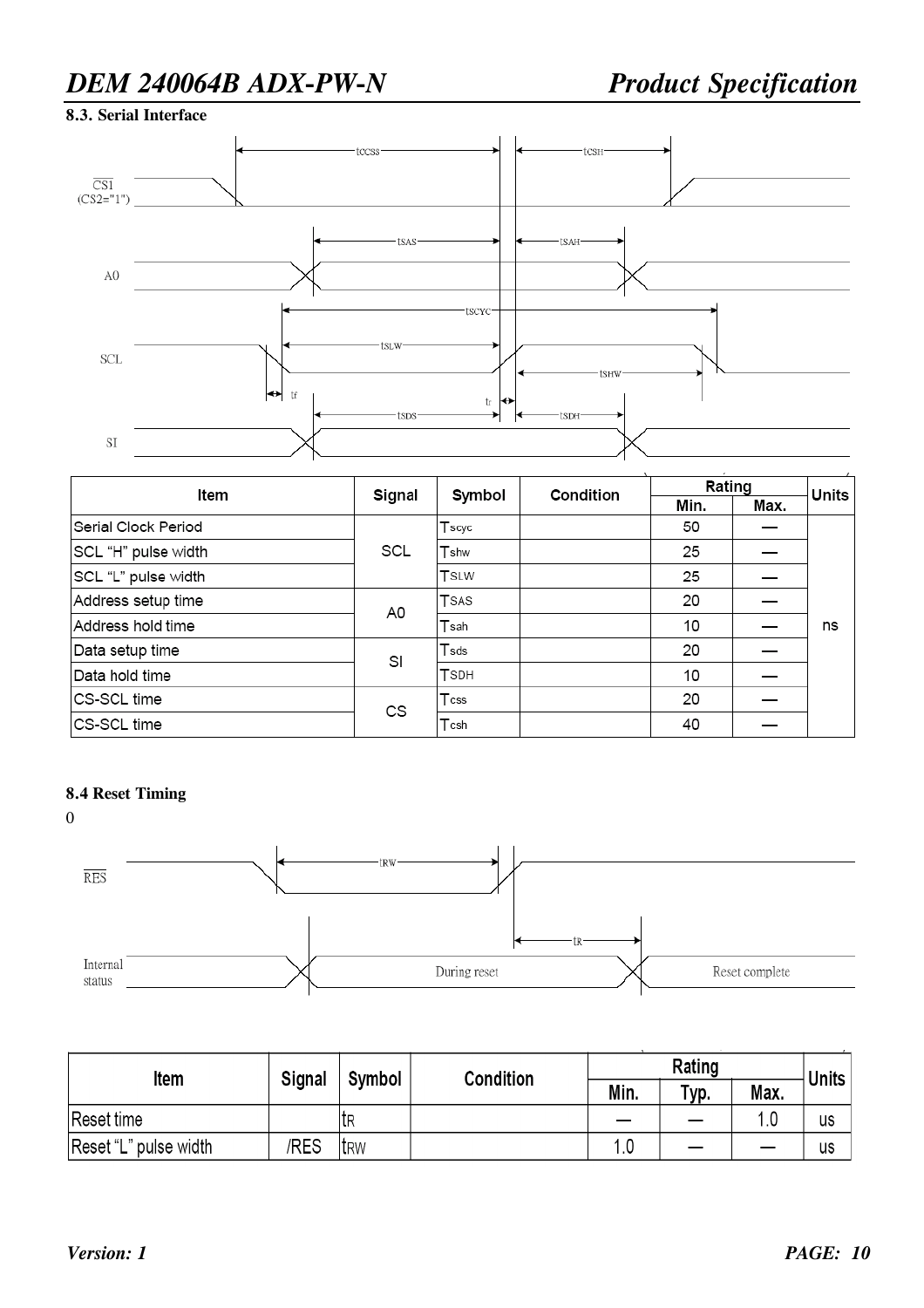#### **9. ABSOLUTE MAXIMUM RATINGS**

| Parameter                           | Symbol                                                            | Conditions      | Unit |
|-------------------------------------|-------------------------------------------------------------------|-----------------|------|
| Power Supply Voltage                | Vdd                                                               | $0.3 - 3.6$     |      |
| Power supply voltage (VDD standard) | VDD2                                                              | $0.3 - 3.6$     |      |
| Power supply voltage (VDD standard) | VO, VOUT                                                          | $0.3 \sim 14.5$ |      |
| Power supply voltage (VDD standard) | V <sub>1</sub> , V <sub>2</sub> , V <sub>3</sub> , V <sub>4</sub> | V0 to 0.3       |      |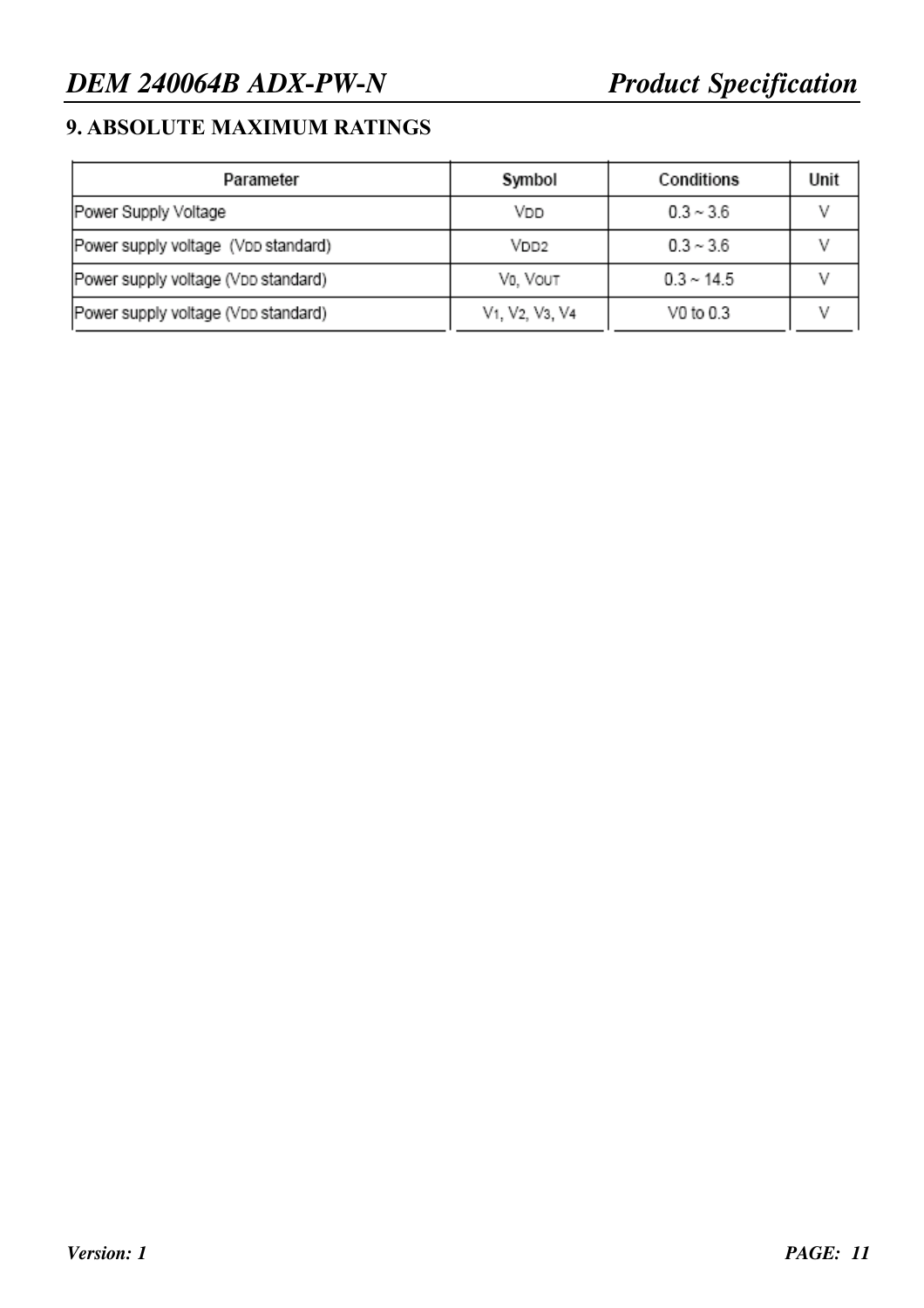#### **10. COMMAND TABLE**

|                                                                         |        |        |        | Table of ST7565P Commands |                         |           |                |            |         |                       |                                                                             | (Note) *: disabled data                                                                                                                           |
|-------------------------------------------------------------------------|--------|--------|--------|---------------------------|-------------------------|-----------|----------------|------------|---------|-----------------------|-----------------------------------------------------------------------------|---------------------------------------------------------------------------------------------------------------------------------------------------|
| Command                                                                 |        |        |        | Command Code              |                         |           |                | Function   |         |                       |                                                                             |                                                                                                                                                   |
|                                                                         | A0     | /RD    | /WR    |                           | D7 D6 D5 D4 D3 D2 D1 D0 |           |                |            |         |                       |                                                                             |                                                                                                                                                   |
| (1) Display ON/OFF                                                      | 0      | 1      | 0      | $\overline{1}$            | 0                       | 1         | $\overline{0}$ | 1          | 1       | 1                     | $\overline{0}$<br>1                                                         | LCD display ON/OFF<br>0: OFF, 1: ON                                                                                                               |
| (2) Display start line set                                              | 0      | 1      | 0      | 0                         | 1                       |           |                |            |         | Display start address |                                                                             | Sets the display RAM display start<br>line address                                                                                                |
| (3) Page address set                                                    | 0      | 1      | 0      | 1                         | 0                       | 1         | 1              |            |         | Page address          |                                                                             | Sets the display RAM page<br>address                                                                                                              |
| (4) Column address set<br>upper bit<br>Column address set<br>lower bit  | 0<br>0 | 1<br>1 | 0<br>0 | 0<br>0                    | 0<br>0                  | 0<br>0    | 1              |            |         |                       | Most significant<br>column address<br>0 Least significant<br>column address | Sets the most significant 4 bits of<br>the display RAM column address.<br>Sets the least significant 4 bits of<br>the display RAM column address. |
| (5) Status read                                                         | 0      | 0      | 1      |                           |                         | Status    |                | 0          | 0       |                       | $0\quad 0$                                                                  | Reads the status data                                                                                                                             |
| (6) Display data write                                                  | 1      | 1      | 0      |                           |                         |           |                | Write data |         |                       |                                                                             | Writes to the display RAM                                                                                                                         |
| (7) Display data read                                                   | 1      | 0      | 1      |                           |                         |           |                | Read data  |         |                       |                                                                             | Reads from the display RAM                                                                                                                        |
| (8) ADC select                                                          | 0      | 1      | 0      | 1                         | 0                       | 1         | 0              | 0          | 0       | 0                     | 0<br>1                                                                      | Sets the display RAM address<br>SEG output correspondence<br>0: normal, 1: reverse                                                                |
| (9) Display normal/<br>reverse                                          | 0      | 1      | 0      | 1                         | 0                       | 1         | 0              | 0          | 1       | 1                     | 0<br>1                                                                      | Sets the LCD display normal/<br>reverse<br>0: normal, 1: reverse                                                                                  |
| (10) Display all points<br><b>ON/OFF</b>                                | 0      | 1      | 0      | 1                         | 0                       | 1         | 0              | 0          | 1       | 0                     | 0<br>1                                                                      | Display all points<br>0: normal display<br>1: all points ON                                                                                       |
| (11) LCD bias set                                                       | 0      | 1      | 0      | 1                         | 0                       | 1         | 0              | 0          | 0       | 1                     | 0<br>1                                                                      | Sets the LCD drive voltage bias<br>ratio<br>0: 1/9 bias, 1: 1/7 bias (ST7565P)                                                                    |
| (12) Read/modify/write                                                  | 0      | 1      | 0      | 1                         | 1                       |           | 0              | 0          | 0       | 0                     | 0                                                                           | Column address increment<br>At write: +1<br>At read: 0                                                                                            |
| (13) End                                                                | 0      | 1      | 0      | 1                         | 1                       | 1         | 0              | 1          | 1       | 1                     | 0                                                                           | Clear read/modify/write                                                                                                                           |
| (14) Reset                                                              | 0      | 1      | 0      | 1                         | 1                       | 1.        | 0              | 0          | 0       | 1                     | 0                                                                           | Internal reset                                                                                                                                    |
| (15) Common output<br>mode select                                       | 0      | 1      | 0      | 1                         | 1                       | 0         | 0              | 0<br>1     | $\star$ | $\star$               | $\star$                                                                     | Select COM output scan direction<br>0: normal direction<br>1: reverse direction                                                                   |
| (16) Power control set                                                  | 0      | 1      | 0      | $\overline{0}$            | 0                       | $\hat{1}$ | 0              | 1          |         | Operating<br>mode     |                                                                             | Select internal power supply<br>operating mode                                                                                                    |
| (17) Vo voltage regulator<br>internal resistor ratio<br>set             | 0      | 1      | 0      | 0                         | 0                       | 1.        | 0              | 0          |         | Resistor<br>ratio     |                                                                             | Select internal resistor<br>ratio(Rb/Ra) mode                                                                                                     |
| (18) Electronic volume<br>mode set<br>Electronic volume<br>register set | 0      | 1      | 0      | 1<br>$\Omega$             | 0<br>0                  | 0         | 0              | 0          | 0       | - 0                   | $\overline{1}$<br>Electronic volume value                                   | Set the Vo output voltage<br>electronic volume register                                                                                           |
| (19) Static indicator<br><b>ON/OFF</b><br>Static indicator              | 0      | 1      | 0      | 1<br>0                    | 0<br>0                  | 1.<br>0   | 0<br>0         | 1<br>0     | 1<br>0  | 0                     | 0<br>1                                                                      | 0: OFF, 1: ON<br>0 Mode Set the flashing mode                                                                                                     |
| register set                                                            |        |        |        |                           |                         |           |                |            |         |                       |                                                                             | select booster ratio                                                                                                                              |
| (20) Booster ratio set                                                  | 0      | 1      | 0      | 1<br>0                    | 1<br>0                  | 1<br>0    | 1<br>0         | 1<br>0     | 0<br>0  |                       | $0\quad 0$<br>step-up<br>value                                              | 00: 2x, 3x, 4x<br>01:5x<br>11:6x                                                                                                                  |
| (21) Power saver                                                        |        |        |        |                           |                         |           |                |            |         |                       |                                                                             | Display OFF and display all<br>points ON compound command                                                                                         |
| (22) NOP                                                                | 0      | 1      | 0      | 1                         | 1                       | 1.        | 0              | 0          | 0       | 1                     | 1                                                                           | Command for non-operation                                                                                                                         |
| (23) Test                                                               | 0      | 1      | 0      | 1                         | 1                       | 1.        | 1              | ż          |         | ×                     | $\star$                                                                     | Command for IC test. Do not<br>use this command                                                                                                   |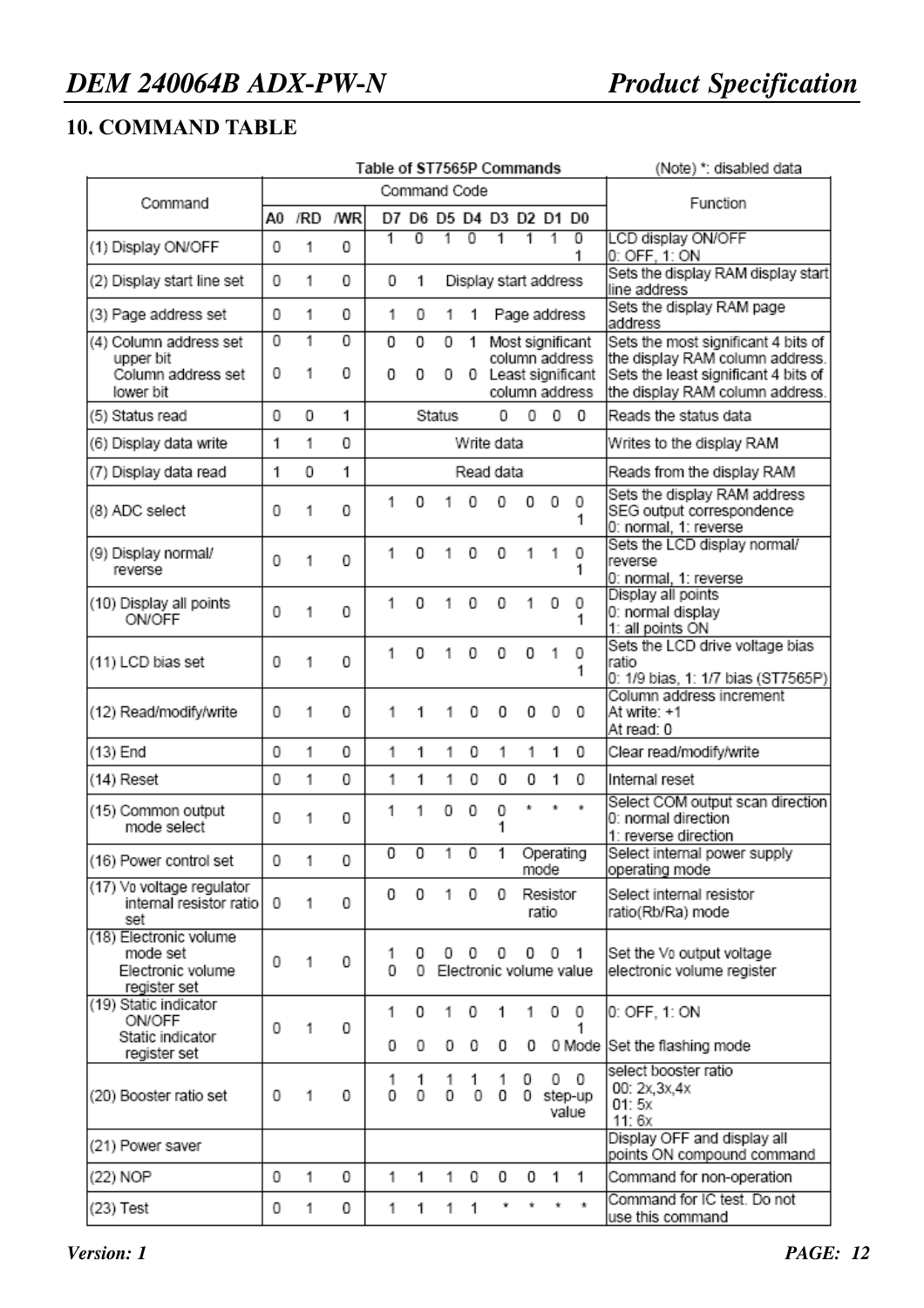#### **11. LCD ARTWORK**



#### **12. COMMON LAYOUT**

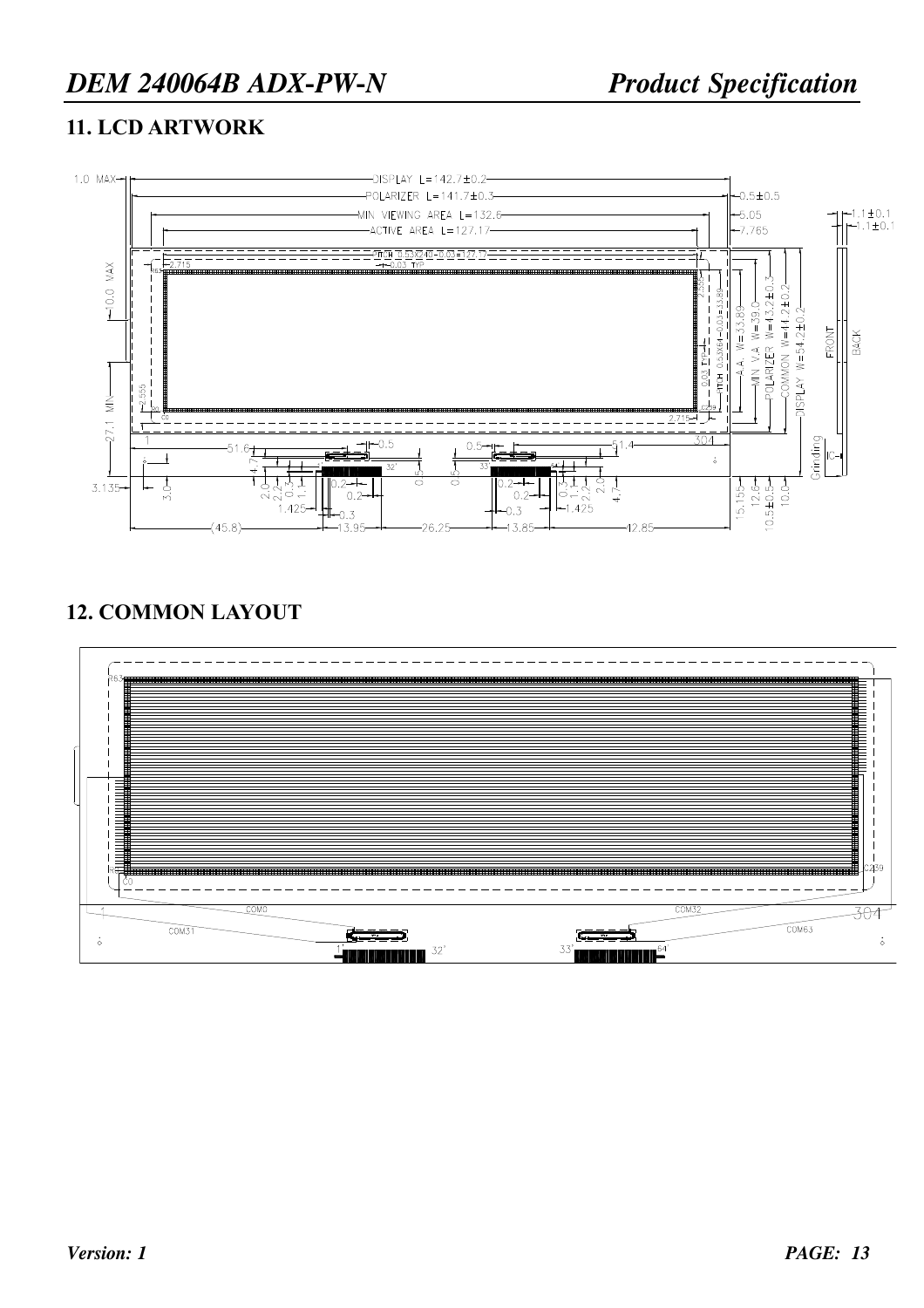#### **13. SEGMENT LAYOUT**



#### **14. IC PAD CONFIGURATION**



Right

PAD NO.

53, 54, 556, 556, 59, 59,

 $\begin{matrix} 60 \\ 61 \\ 62 \end{matrix}$ 

 $63,64$ 

CONFIGURATION

DO<br>
RD(E)<br>
WR(R/W)<br>
AO<br>
AO<br>
AO<br>
CS1<br>
COST<br>
CL<br>
FR<br>
NC<br>
NC

 $D2$ <br> $D1$ 

D<sub>0</sub>

$$
\mathsf{L} \, \mathsf{e} \, \mathsf{f} \, \mathsf{t}
$$

| <b>CONFIGURATION</b><br><b>PAD</b><br>NO.<br>ΝC<br>P/S<br>$\frac{2}{3}$<br>C86<br>$\overline{4}$<br>V <sub>0</sub><br>$\frac{5}{6}$<br>V1<br>V <sub>2</sub><br>7'<br>V3<br>8'<br>V <sub>4</sub><br>9'<br>$CAP2-$<br>10'<br>$CAP2+$<br>$CAP1+$<br>12'<br>$CAP1-$<br>13'<br>$CAP3+$<br>14'<br><b>VOUT</b><br>VSS, SEL3, SEL2,<br>SEL1,/HPM<br>15'<br>16'<br>VDD, VDD2 | PAD NO.<br>$\overline{17}$<br>18'<br>19'<br>20'<br>21'<br>22'<br>23'<br>24'<br>25'<br>26'<br>27'<br>28'<br>29'<br>30'<br>31'<br>32' | CONFIGURATION<br>D7<br>D <sub>6</sub><br>D <sub>5</sub><br>D4<br>D <sub>3</sub><br>D <sub>2</sub><br>D <sub>1</sub><br>D <sub>0</sub><br>RD(E)<br>WR(R/W)<br>A0<br>/RES<br>/CS1<br>'dof<br>СL<br><b>FR</b> | PAD<br>NO.<br>33'<br>34'<br>35'<br>36'<br>37'<br>38'<br>39'<br>40'<br>41'<br>42'<br>43'<br>44'<br>45'<br>46'<br>47'<br>48'<br>49'<br>50'<br>51'<br>52' | CONFIGURATION<br>P/S<br>C86<br>V0<br>V <sub>1</sub><br>V <sub>2</sub><br>V3<br>V <sub>4</sub><br>$CAP2-$<br>$CAP2+$<br>$CAP1+$<br>$CAP1-$<br>$CAP3+$<br>VOUT<br>VSS, SEL3, SEL2,<br>SEL1,/HPM<br>VDD, VDD2<br>D7<br>D6<br>D <sub>5</sub><br>D4<br>D <sub>3</sub> |
|---------------------------------------------------------------------------------------------------------------------------------------------------------------------------------------------------------------------------------------------------------------------------------------------------------------------------------------------------------------------|-------------------------------------------------------------------------------------------------------------------------------------|------------------------------------------------------------------------------------------------------------------------------------------------------------------------------------------------------------|--------------------------------------------------------------------------------------------------------------------------------------------------------|------------------------------------------------------------------------------------------------------------------------------------------------------------------------------------------------------------------------------------------------------------------|
|---------------------------------------------------------------------------------------------------------------------------------------------------------------------------------------------------------------------------------------------------------------------------------------------------------------------------------------------------------------------|-------------------------------------------------------------------------------------------------------------------------------------|------------------------------------------------------------------------------------------------------------------------------------------------------------------------------------------------------------|--------------------------------------------------------------------------------------------------------------------------------------------------------|------------------------------------------------------------------------------------------------------------------------------------------------------------------------------------------------------------------------------------------------------------------|

| <b>Version: 1</b> |  |
|-------------------|--|
|                   |  |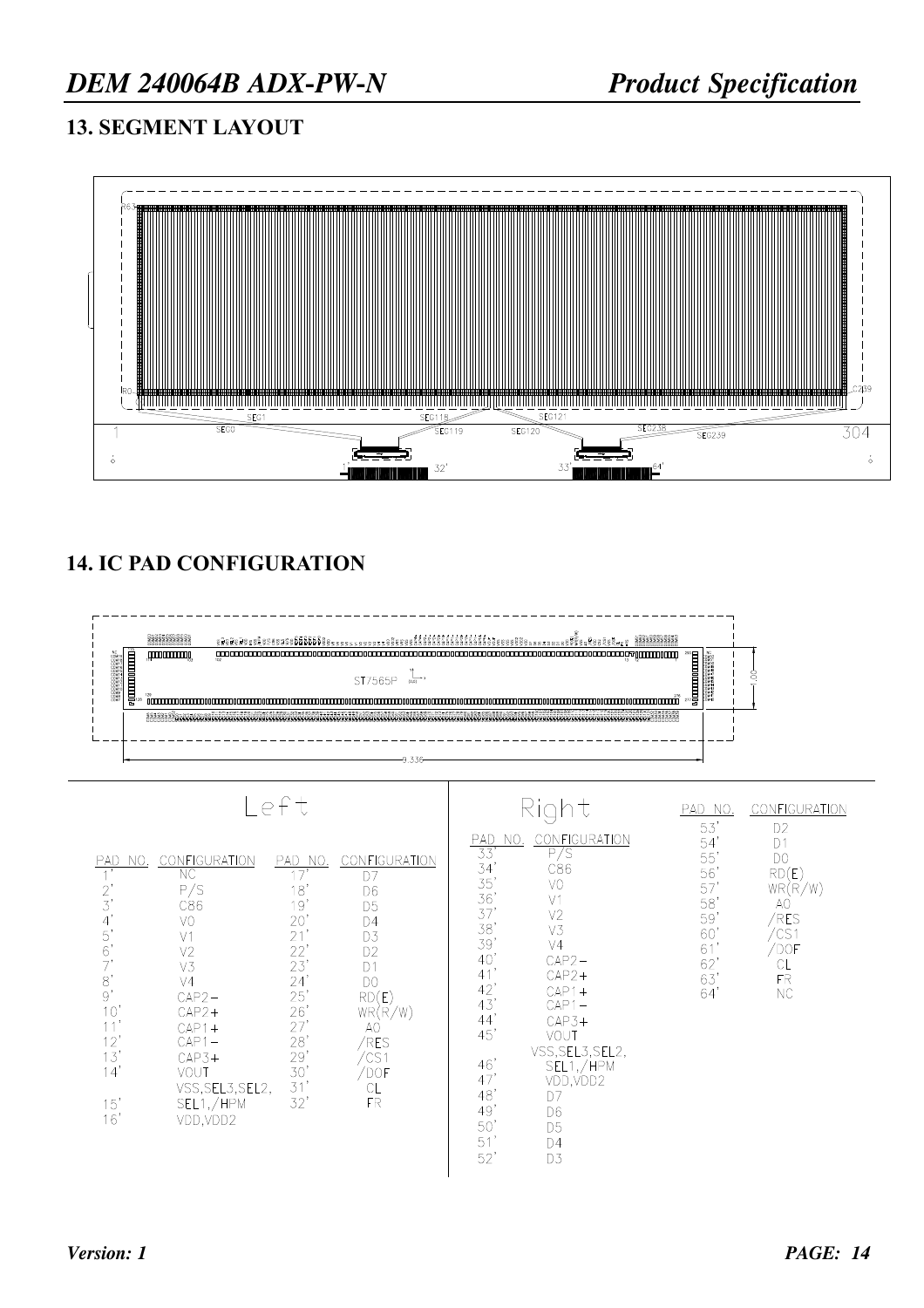#### **15. IC LAYOUT DRAWING**

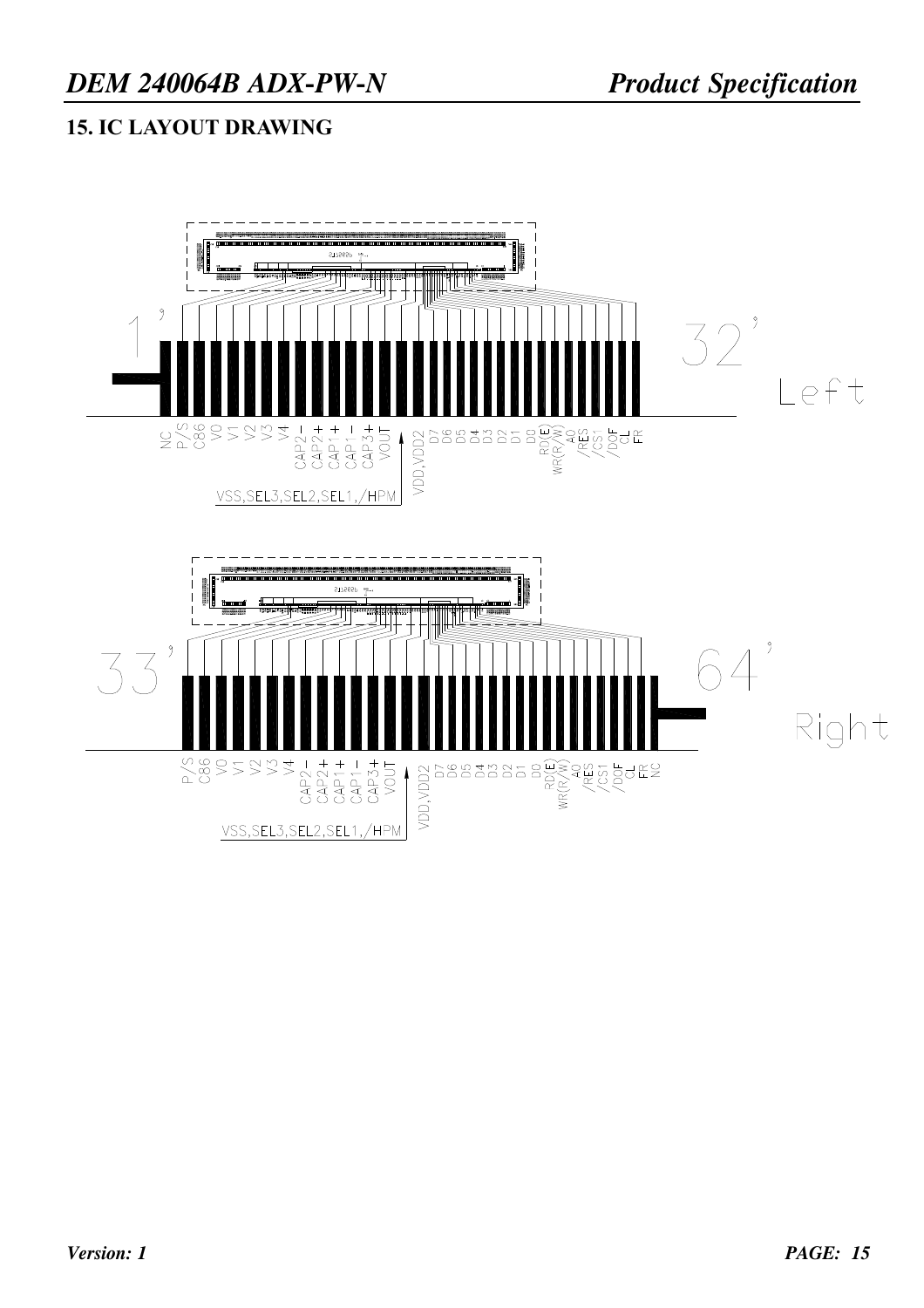#### **16. MODULE ACCEPT QUALITY LEVEL (AQL)**

16.1 AQL Standard Value: Fatal Defect =0.1, Major Defect=0.65; Minor Defect =2.5.

16.2 Curtailed Inspection Scheme

|             | <b>Batch Qty</b> | inspection Qty     | AQL value | pass           | Reject                         |
|-------------|------------------|--------------------|-----------|----------------|--------------------------------|
| <b>Type</b> |                  |                    |           |                |                                |
|             | 350PCS<          | 125 <sub>pcs</sub> | 0.1       | $\Omega$       |                                |
|             | 1000PCS          |                    | 0.65      | $\overline{2}$ | 3                              |
|             |                  |                    | 2.5       | 7              | 8                              |
|             | 200PCS<          | 80pcs              | 0.1       | $\overline{0}$ |                                |
| module      | 350PCS           |                    | 0.65      |                |                                |
| product     |                  |                    | 2.5       | 5              | 6                              |
|             | $<$ 200PCS       | 32pcs              | 0.1       | $\Omega$       |                                |
|             |                  |                    | 0.65      | 0              |                                |
|             |                  |                    | 2.5       | 4              | 5                              |
| Module      | $<$ 200PCS       | All                |           |                | The sample will be reject when |
| sample      |                  | inspected          |           |                | the fateful defect $>$ 2pcs or |
|             | $>$ 200PCS       | 125 <sub>pcs</sub> |           |                | main defect $>$ 5 pcs.         |

**Notes:** 1). Batch QTY is the production amount that Production department ship to QA department.

- 2). All of product will be inspected if the batch QTY less than inspected QTY.
	- 3). Each batch fixed to be 500pcs.

#### **17. RELIABILITY TEST**

Operating life time: Longer than 50000 hours (at room temperature without direct irradiation of sunlight) Reliability characteristics shall meet following requirements.

| <b>TEMPERATURE TESTS</b>        | <b>NORMAL GRADE</b>                                                                              |
|---------------------------------|--------------------------------------------------------------------------------------------------|
| High temperature storage        | $+90$ <b>n</b> *96hrs                                                                            |
| Low temperature storage         | $-40n*96$ hrs                                                                                    |
| High temperature operation      | $+80$ <sup>*96</sup> hrs                                                                         |
| Low temperature operation       | $-30n * 96hrs$                                                                                   |
| High temperature, High humidity | $+70$ $\mu$ * 95%RH *96hrs                                                                       |
| Thermal shock                   | $-30n * 30min$<br>$\downarrow$ 5 Cycles<br>10 <sub>s</sub><br>$+80\blacksquare * 30\text{min}$ . |
| Vibration test                  | Frequency *Swing * Time<br>$40Hz$ * 4mm * 4hrs                                                   |
| Drop test                       | Drop height*Times<br>$1.0m * 6 \times$                                                           |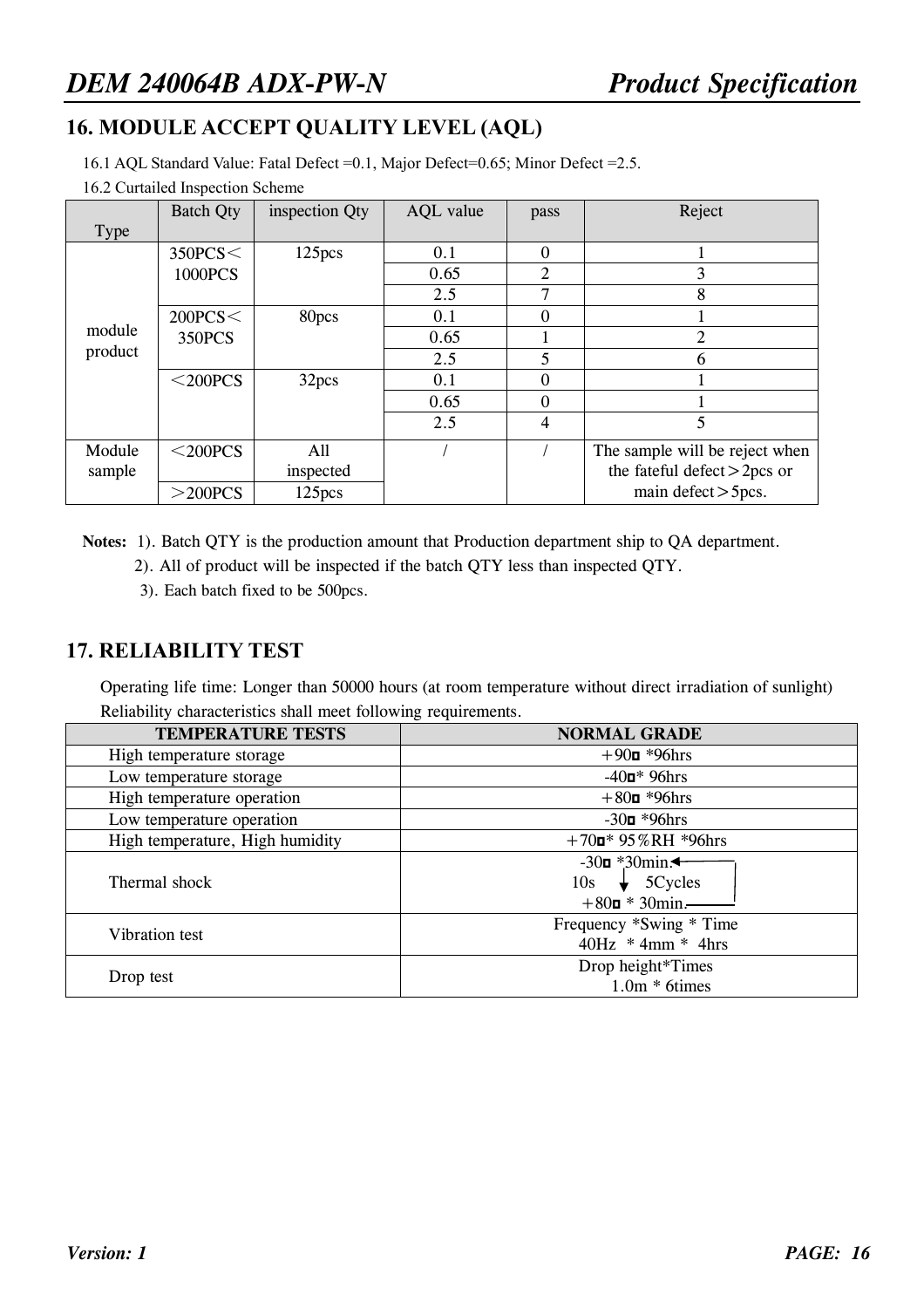#### **18. QUALITY DESCRIPTION**

#### DEFECT SPECIFICATION:

a: Table for Cosmetic defects (Note: nc = not counted). Sizes and number of defects (Max. Qty)



#### Examples/ Shapes

- b: Glass defects
- b1:Glass defects at contact ledge



b2:Glass chipping in other areas shall not be in conflict with the product's function.

| Defect Type                 | Max. defect size $\lceil \mu m \rceil$<br>W<br>d or L | Max.<br>Quantity       |
|-----------------------------|-------------------------------------------------------|------------------------|
| <b>Black or White Spots</b> | d < 150                                               | nc                     |
|                             | 150 < $d < 300$                                       | 3                      |
| <b>Black or White Lines</b> | W < 10                                                | nc                     |
|                             | $L \leq 3000$<br>$W \leq 30$                          | $\mathcal{P}$          |
|                             | $L \leq 2000$<br>$W \leq 50$                          | 2                      |
| Pinhole                     | $d \leq 150$<br>150 < d < 300                         | nc<br>$1$ /segm<br>ent |
|                             | (Total defects)                                       | (5)                    |
| Segment Deformation         | W < 100                                               | nc                     |
| Bubble (e.g. under pola)    | $d \leq 150$                                          | nc                     |
|                             | 200< $d < 400$                                        | $\mathcal{P}$          |